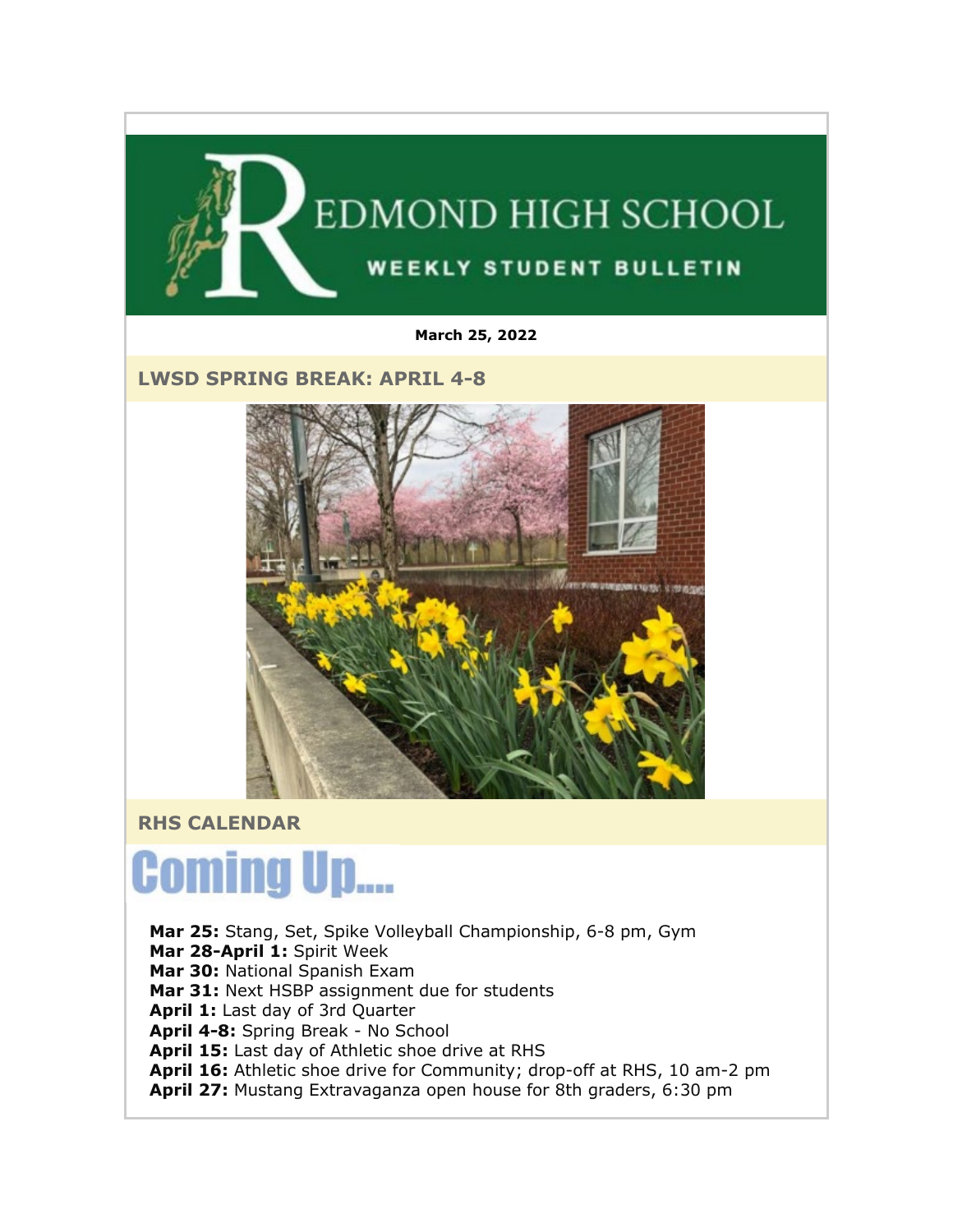**April 30:** GradNight fundraiser - Goodwill donations (PTSA event) **April 30:** ArtsFair (PTSA event) **May 2-6:** AP Testing **May 9-13:** AP Testing

#### **Home Varsity Athletic Events:**

**Friday, March 25** Fastpitch vs Woodinville – 5 PM Boys Soccer vs Glacier Peak - 7:30 PM State Dance competition in Yakima **Monday, March 28** Baseball vs Bothell @ Hartman Park – 6 PM **Tuesday, March 29** Tennis vs Bothell – 3:45 PM Badminton vs Bothell – 4 PM Soccer vs Newport – 7:30 PM **Wednesday, March 30** Golf vs Issaquah @ Bear Creek Country Club – 3 PM Fastpitch vs Bothell – 5 PM **Friday, April 1** Fastpitch vs North Creek – 4 PM Baseball vs North Creek – 6 PM Soccer vs Bothell – 7:30 PM

#### **NEXT WEEK!**

# **RIT WEEK**

**Monday 3/28:** Pajamas, Crocs, and crazy socks - Dress comfy! **Tuesday 3/29:** Groutfits - Completely grey outfits **Wednesday 3/30:** Celeb Day - Dress like your favorite celebrity or movie character **Thursday 3/31:** Helmets & Hats day **Friday 4/1:** Green & Gold - Show your Stang pride!

#### **SOPHOMORE CLASS FUNDRAISER**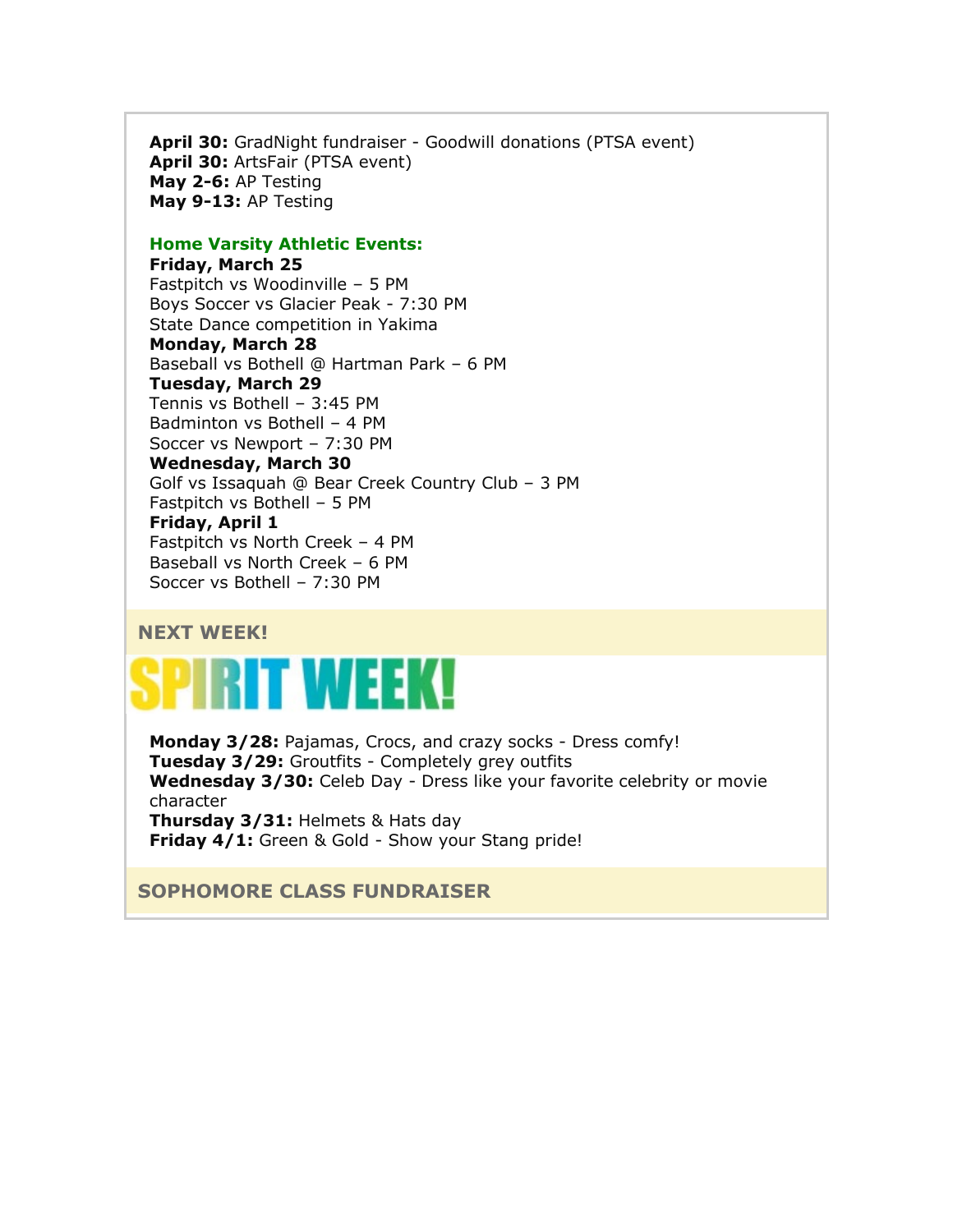

**Need to get rid of shoes?** RHS is recycling shoes through a fundraiser with the GotSneakers organization.

**Students**: Bring any athletic shoes to RHS from **March 21-April 15**. Drop them off at the donation bin at the entrance of the school and help earn money for the class of 2024.

**Community members**: Bring any athletic shoes to our collection event on Saturday, **April 16, 10 am-2 pm.**

Location: Redmond High main parking lot by 104th.

**We accept sneakers in all conditions, new or used.** *Note:* **We will not acccept non-athletic footwear (i.e. boots, heels, sandals, etc.).** For more information, [click here](https://nam02.safelinks.protection.outlook.com/?url=http%3A%2F%2Flink.email.dynect.net%2Flink.php%3FDynEngagement%3Dtrue%26H%3DOOqfIEhTnDS349ke6cpwQyJJsnz1EIHT%252FaVku0ZQcaF2SFWFVk3NNW39KTE%252FMjezRaBEw4bA1VC7lA5wlEJw6GiECTp70BcYWHvBYfSuZKAbYmPKQAbZbQ%253D%253D%26G%3D0%26R%3Dhttps%253A%252F%252FUQFAGYZTANA.hatchbuck.com%252FTrackLinkClick%253FID2%253DbhMGT3LOBHb8bSi4aVu-swdTi7DYDKlZnAWFbLKHo19PZMOAabPHJ8ReqWmS-MoA0%26I%3D20220325213814.0000010a3420%2540smtp-ad3-48-phx%26X%3DMHwxMjY0OTIyOjI1NDE0MzE1Nzk7MXwxMjY0OTIzOjIwMDQxOTc1NDs%253D%26V%3D3%26S%3DS_78Vn7rSmyQHYDOCpl0_FsN_rxhy0uN9IflD50otdg&data=04%7C01%7Cmwood%40lwsd.org%7Cb6d924c17a80466f267408da0ea7df35%7C1fd4673fdf9646218638a1d88c4c85d7%7C0%7C0%7C637838411422603352%7CUnknown%7CTWFpbGZsb3d8eyJWIjoiMC4wLjAwMDAiLCJQIjoiV2luMzIiLCJBTiI6Ik1haWwiLCJXVCI6Mn0%3D%7C3000&sdata=c57Y6%2BJd0kqKIbM3wUAjRZn0CUCXtCxQX7SXjb43w20%3D&reserved=0) for flyer.

**NATIONAL SPANISH EXAM** 

**SPANISH EXAM**

*Test date:* Wednesday, March 30 1:00 pm in C107

If you signed up for the test, check your email for links to practice exams and additional practice! You need to do at least one practice exam before the test day to make sure all applications run as needed on your computer.

Please see Sra. Hoffmann during Homeroom or after school if you need help. \*If you are in Sra. Hoffman's 4th period class, the test will be on the same date during your regular class time.

**SENIOR TIMELINE**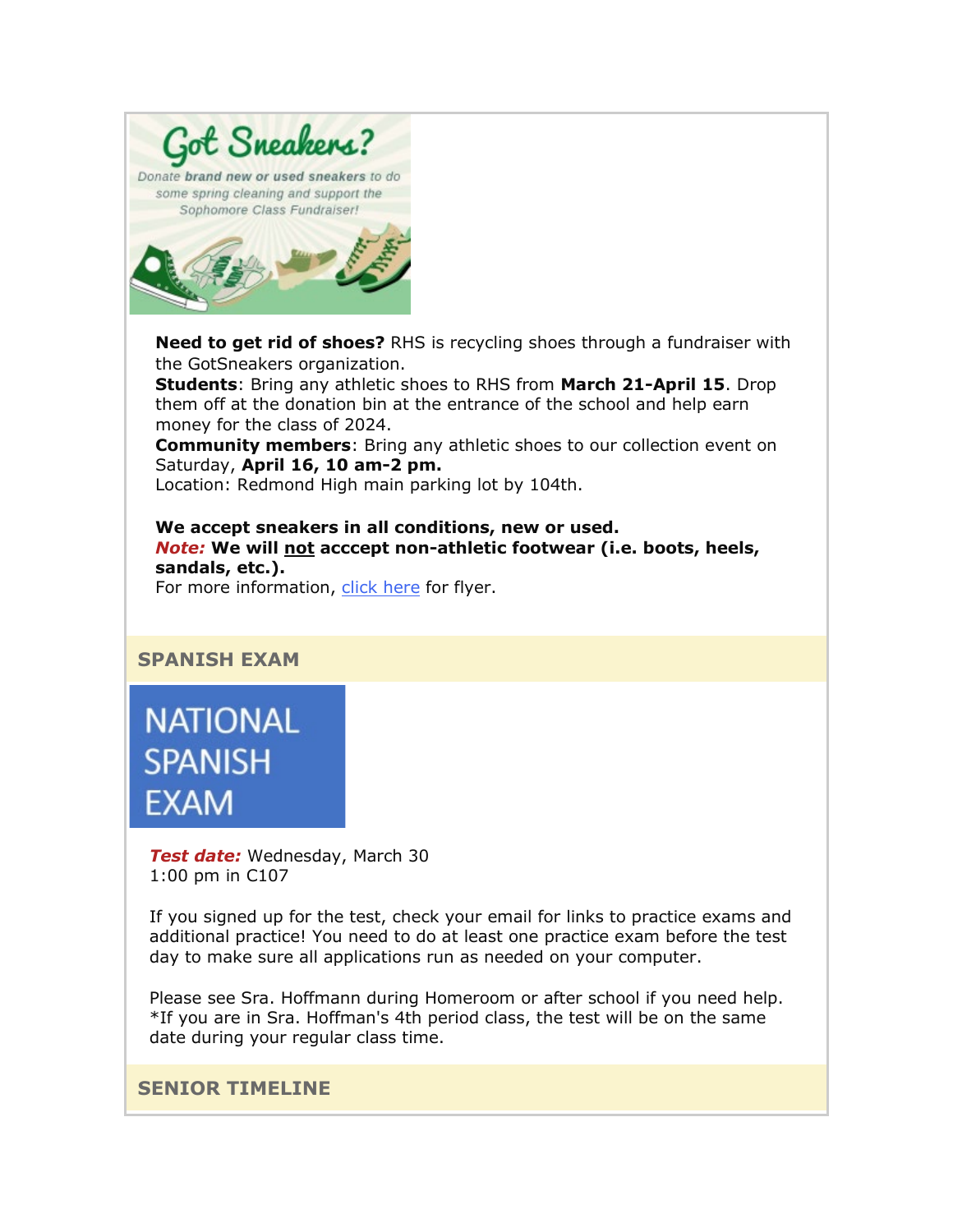

#### **SENIOR GRADNIGHT UPDATES - sponsored by the RHS PTSA** *New:* **GradNight Tickets on Sale NOW!**

Seniors - learn more about Grad Night and purchase your tickets here! [Grad Night](https://nam02.safelinks.protection.outlook.com/?url=http%3A%2F%2Flink.email.dynect.net%2Flink.php%3FDynEngagement%3Dtrue%26H%3DOOqfIEhTnDS349ke6cpwQyJJsnz1EIHT%252FaVku0ZQcaF2SFWFVk3NNW39KTE%252FMjezRaBEw4bA1VC7lA5wlEJw6GiECTp70BcYWHvBYfSuZKAbYmPKQAbZbQ%253D%253D%26G%3D0%26R%3Dhttps%253A%252F%252FUQFAGYZTANA.hatchbuck.com%252FTrackLinkClick%253FID2%253Dnyjrjs3h0i36gNdKmgv3Hq4tudXLNQA7AmuBEWMakmTcIVPYcsW3EYKShGUuuud50%26I%3D20220325213814.0000010a3420%2540smtp-ad3-48-phx%26X%3DMHwxMjY0OTIyOjI1NDE0MzE1Nzk7MXwxMjY0OTIzOjIwMDQxOTc1NDs%253D%26V%3D3%26S%3D3y7b3Tn952d1w1oJpm-CsqPU2XYgj0_Hlsq_ty-sKnw&data=04%7C01%7Cmwood%40lwsd.org%7Cb6d924c17a80466f267408da0ea7df35%7C1fd4673fdf9646218638a1d88c4c85d7%7C0%7C0%7C637838411422603352%7CUnknown%7CTWFpbGZsb3d8eyJWIjoiMC4wLjAwMDAiLCJQIjoiV2luMzIiLCJBTiI6Ik1haWwiLCJXVCI6Mn0%3D%7C3000&sdata=o7ksyKu1A6oURZ9brNlAqGzE9T8EK3YsOeuy4N7VS%2Bk%3D&reserved=0)

#### *New:* **GradNight Fundraiser - Goodwill Donations**

As you are spring cleaning, please consider donating your unwanted items to our Grad Night fundraiser on April 30. Drop offs can be made at Redmond High School. See flyer for details: [Grad Night](https://nam02.safelinks.protection.outlook.com/?url=http%3A%2F%2Flink.email.dynect.net%2Flink.php%3FDynEngagement%3Dtrue%26H%3DOOqfIEhTnDS349ke6cpwQyJJsnz1EIHT%252FaVku0ZQcaF2SFWFVk3NNW39KTE%252FMjezRaBEw4bA1VC7lA5wlEJw6GiECTp70BcYWHvBYfSuZKAbYmPKQAbZbQ%253D%253D%26G%3D0%26R%3Dhttps%253A%252F%252FUQFAGYZTANA.hatchbuck.com%252FTrackLinkClick%253FID2%253Dnyjrjs3h0i36gNdKmgv3Hq4tudXLNQA7AmuBEWMakmTcIVPYcsW3EYKShGUuuud50%26I%3D20220325213814.0000010a3420%2540smtp-ad3-48-phx%26X%3DMHwxMjY0OTIyOjI1NDE0MzE1Nzk7MXwxMjY0OTIzOjIwMDQxOTc1NDs%253D%26V%3D3%26S%3D3y7b3Tn952d1w1oJpm-CsqPU2XYgj0_Hlsq_ty-sKnw&data=04%7C01%7Cmwood%40lwsd.org%7Cb6d924c17a80466f267408da0ea7df35%7C1fd4673fdf9646218638a1d88c4c85d7%7C0%7C0%7C637838411422603352%7CUnknown%7CTWFpbGZsb3d8eyJWIjoiMC4wLjAwMDAiLCJQIjoiV2luMzIiLCJBTiI6Ik1haWwiLCJXVCI6Mn0%3D%7C3000&sdata=o7ksyKu1A6oURZ9brNlAqGzE9T8EK3YsOeuy4N7VS%2Bk%3D&reserved=0)

#### *New:* **GradNight Volunteers Needed!**

Please help make our Grad Night celebration amazing by helping out as a volunteer. Lots of spots are available. Check out the sign up here: [Grad Night](https://nam02.safelinks.protection.outlook.com/?url=http%3A%2F%2Flink.email.dynect.net%2Flink.php%3FDynEngagement%3Dtrue%26H%3DOOqfIEhTnDS349ke6cpwQyJJsnz1EIHT%252FaVku0ZQcaF2SFWFVk3NNW39KTE%252FMjezRaBEw4bA1VC7lA5wlEJw6GiECTp70BcYWHvBYfSuZKAbYmPKQAbZbQ%253D%253D%26G%3D0%26R%3Dhttps%253A%252F%252FUQFAGYZTANA.hatchbuck.com%252FTrackLinkClick%253FID2%253Dnyjrjs3h0i36gNdKmgv3Hq4tudXLNQA7AmuBEWMakmTcIVPYcsW3EYKShGUuuud50%26I%3D20220325213814.0000010a3420%2540smtp-ad3-48-phx%26X%3DMHwxMjY0OTIyOjI1NDE0MzE1Nzk7MXwxMjY0OTIzOjIwMDQxOTc1NDs%253D%26V%3D3%26S%3D3y7b3Tn952d1w1oJpm-CsqPU2XYgj0_Hlsq_ty-sKnw&data=04%7C01%7Cmwood%40lwsd.org%7Cb6d924c17a80466f267408da0ea7df35%7C1fd4673fdf9646218638a1d88c4c85d7%7C0%7C0%7C637838411422603352%7CUnknown%7CTWFpbGZsb3d8eyJWIjoiMC4wLjAwMDAiLCJQIjoiV2luMzIiLCJBTiI6Ik1haWwiLCJXVCI6Mn0%3D%7C3000&sdata=o7ksyKu1A6oURZ9brNlAqGzE9T8EK3YsOeuy4N7VS%2Bk%3D&reserved=0)

*Cap and gown orders:* If you still need to order your items, check out [this](https://nam02.safelinks.protection.outlook.com/?url=http%3A%2F%2Flink.email.dynect.net%2Flink.php%3FDynEngagement%3Dtrue%26H%3DOOqfIEhTnDS349ke6cpwQyJJsnz1EIHT%252FaVku0ZQcaF2SFWFVk3NNW39KTE%252FMjezRaBEw4bA1VC7lA5wlEJw6GiECTp70BcYWHvBYfSuZKAbYmPKQAbZbQ%253D%253D%26G%3D0%26R%3Dhttps%253A%252F%252FUQFAGYZTANA.hatchbuck.com%252FTrackLinkClick%253FID2%253D7T8vOH9QF_h37LSxz3BAjiA_TzQJ-TDErlJQDNwBQv5tvIHLJKNMDN32RJe976L10%26I%3D20220325213814.0000010a3420%2540smtp-ad3-48-phx%26X%3DMHwxMjY0OTIyOjI1NDE0MzE1Nzk7MXwxMjY0OTIzOjIwMDQxOTc1NDs%253D%26V%3D3%26S%3D6qMN1Yx7kYvSk2A3luHc-40Ni6dkEgr3JtmxmJ_QTnc&data=04%7C01%7Cmwood%40lwsd.org%7Cb6d924c17a80466f267408da0ea7df35%7C1fd4673fdf9646218638a1d88c4c85d7%7C0%7C0%7C637838411422603352%7CUnknown%7CTWFpbGZsb3d8eyJWIjoiMC4wLjAwMDAiLCJQIjoiV2luMzIiLCJBTiI6Ik1haWwiLCJXVCI6Mn0%3D%7C3000&sdata=RWKtioqes2C%2FUIar4ijLj9l9AO%2BmhYBwNDverd1dzbw%3D&reserved=0)  [video](https://nam02.safelinks.protection.outlook.com/?url=http%3A%2F%2Flink.email.dynect.net%2Flink.php%3FDynEngagement%3Dtrue%26H%3DOOqfIEhTnDS349ke6cpwQyJJsnz1EIHT%252FaVku0ZQcaF2SFWFVk3NNW39KTE%252FMjezRaBEw4bA1VC7lA5wlEJw6GiECTp70BcYWHvBYfSuZKAbYmPKQAbZbQ%253D%253D%26G%3D0%26R%3Dhttps%253A%252F%252FUQFAGYZTANA.hatchbuck.com%252FTrackLinkClick%253FID2%253D7T8vOH9QF_h37LSxz3BAjiA_TzQJ-TDErlJQDNwBQv5tvIHLJKNMDN32RJe976L10%26I%3D20220325213814.0000010a3420%2540smtp-ad3-48-phx%26X%3DMHwxMjY0OTIyOjI1NDE0MzE1Nzk7MXwxMjY0OTIzOjIwMDQxOTc1NDs%253D%26V%3D3%26S%3D6qMN1Yx7kYvSk2A3luHc-40Ni6dkEgr3JtmxmJ_QTnc&data=04%7C01%7Cmwood%40lwsd.org%7Cb6d924c17a80466f267408da0ea7df35%7C1fd4673fdf9646218638a1d88c4c85d7%7C0%7C0%7C637838411422603352%7CUnknown%7CTWFpbGZsb3d8eyJWIjoiMC4wLjAwMDAiLCJQIjoiV2luMzIiLCJBTiI6Ik1haWwiLCJXVCI6Mn0%3D%7C3000&sdata=RWKtioqes2C%2FUIar4ijLj9l9AO%2BmhYBwNDverd1dzbw%3D&reserved=0) for instructions on how to register and order your grad items. Here is the link to the [graduation packet](https://nam02.safelinks.protection.outlook.com/?url=http%3A%2F%2Flink.email.dynect.net%2Flink.php%3FDynEngagement%3Dtrue%26H%3DOOqfIEhTnDS349ke6cpwQyJJsnz1EIHT%252FaVku0ZQcaF2SFWFVk3NNW39KTE%252FMjezRaBEw4bA1VC7lA5wlEJw6GiECTp70BcYWHvBYfSuZKAbYmPKQAbZbQ%253D%253D%26G%3D0%26R%3Dhttps%253A%252F%252FUQFAGYZTANA.hatchbuck.com%252FTrackLinkClick%253FID2%253D7JJsvuYtUgiMq4-_qI4clChw8basoND3TiDMro0_-dj8kKz0W68yIxMSsWjHYm3E0%26I%3D20220325213814.0000010a3420%2540smtp-ad3-48-phx%26X%3DMHwxMjY0OTIyOjI1NDE0MzE1Nzk7MXwxMjY0OTIzOjIwMDQxOTc1NDs%253D%26V%3D3%26S%3DoBhx9XJt2Cl_JGrTkd6LSvS2u-BVqzEGFSYyrJSZNy4&data=04%7C01%7Cmwood%40lwsd.org%7Cb6d924c17a80466f267408da0ea7df35%7C1fd4673fdf9646218638a1d88c4c85d7%7C0%7C0%7C637838411422603352%7CUnknown%7CTWFpbGZsb3d8eyJWIjoiMC4wLjAwMDAiLCJQIjoiV2luMzIiLCJBTiI6Ik1haWwiLCJXVCI6Mn0%3D%7C3000&sdata=f3gqXNAOnI%2FYHG1AhCmITRJfPSOTyFeCKVsxdV7LI6E%3D&reserved=0) students received in homeroom. Here is the [link](https://nam02.safelinks.protection.outlook.com/?url=http%3A%2F%2Flink.email.dynect.net%2Flink.php%3FDynEngagement%3Dtrue%26H%3DOOqfIEhTnDS349ke6cpwQyJJsnz1EIHT%252FaVku0ZQcaF2SFWFVk3NNW39KTE%252FMjezRaBEw4bA1VC7lA5wlEJw6GiECTp70BcYWHvBYfSuZKAbYmPKQAbZbQ%253D%253D%26G%3D0%26R%3Dhttps%253A%252F%252FUQFAGYZTANA.hatchbuck.com%252FTrackLinkClick%253FID2%253DxlEArixzr0diDOZoEhu65Rc9bRYVBE9bPjhRVP_hRmn85bJr3JWaic-uPO3VGmVS0%26I%3D20220325213814.0000010a3420%2540smtp-ad3-48-phx%26X%3DMHwxMjY0OTIyOjI1NDE0MzE1Nzk7MXwxMjY0OTIzOjIwMDQxOTc1NDs%253D%26V%3D3%26S%3DOXLhFDVggyvtzASjTH9ay9yenWojuoRO5bpeiGk25zQ&data=04%7C01%7Cmwood%40lwsd.org%7Cb6d924c17a80466f267408da0ea7df35%7C1fd4673fdf9646218638a1d88c4c85d7%7C0%7C0%7C637838411422603352%7CUnknown%7CTWFpbGZsb3d8eyJWIjoiMC4wLjAwMDAiLCJQIjoiV2luMzIiLCJBTiI6Ik1haWwiLCJXVCI6Mn0%3D%7C3000&sdata=vsXfsyIBhrNYPuIua0Wi6NccZGT2yGNEPpmhnA1l8gE%3D&reserved=0) to place the cap & gown order online.

*Senior Prom:* Saturday, May 14 at Columbia Tower Club, 8 pm. *Graduation:* Monday, June 13 at UW /Alaska Airlines Arena, 6 pm. *Please note: Events could change given the current Covid climate and UW Leadership decisions.* 

## **HIGH SCHOOL & BEYOND PLAN**



**Students:** Your next HSBP assignment has been posted in Xello and is **DUE March 31!** Please login to your [Xello account here](https://nam02.safelinks.protection.outlook.com/?url=http%3A%2F%2Flink.email.dynect.net%2Flink.php%3FDynEngagement%3Dtrue%26H%3DOOqfIEhTnDS349ke6cpwQyJJsnz1EIHT%252FaVku0ZQcaF2SFWFVk3NNW39KTE%252FMjezRaBEw4bA1VC7lA5wlEJw6GiECTp70BcYWHvBYfSuZKAbYmPKQAbZbQ%253D%253D%26G%3D0%26R%3Dhttps%253A%252F%252FUQFAGYZTANA.hatchbuck.com%252FTrackLinkClick%253FID2%253DepO4RE09NSnI_YvD_josJKUIP7tFH3KA35Zxx2ZAP8v4s5NUg9cLZvCJoRDYYdJ30%26I%3D20220325213814.0000010a3420%2540smtp-ad3-48-phx%26X%3DMHwxMjY0OTIyOjI1NDE0MzE1Nzk7MXwxMjY0OTIzOjIwMDQxOTc1NDs%253D%26V%3D3%26S%3DWkHqfvaK_Lj6YJq9kudlWldiW0manVh-GoANtGDICBo&data=04%7C01%7Cmwood%40lwsd.org%7Cb6d924c17a80466f267408da0ea7df35%7C1fd4673fdf9646218638a1d88c4c85d7%7C0%7C0%7C637838411422603352%7CUnknown%7CTWFpbGZsb3d8eyJWIjoiMC4wLjAwMDAiLCJQIjoiV2luMzIiLCJBTiI6Ik1haWwiLCJXVCI6Mn0%3D%7C3000&sdata=YuvG8NMIKh3cQGfzlU6MW0xyeqFznjszjuL5Peaswy8%3D&reserved=0) and find the assignment in your dashboard.

If you have any questions, please contact Nikole Lalas: [nlalas@lwsd.org.](mailto:nlalas@lwsd.org)

## **DECA FUNDRAISER**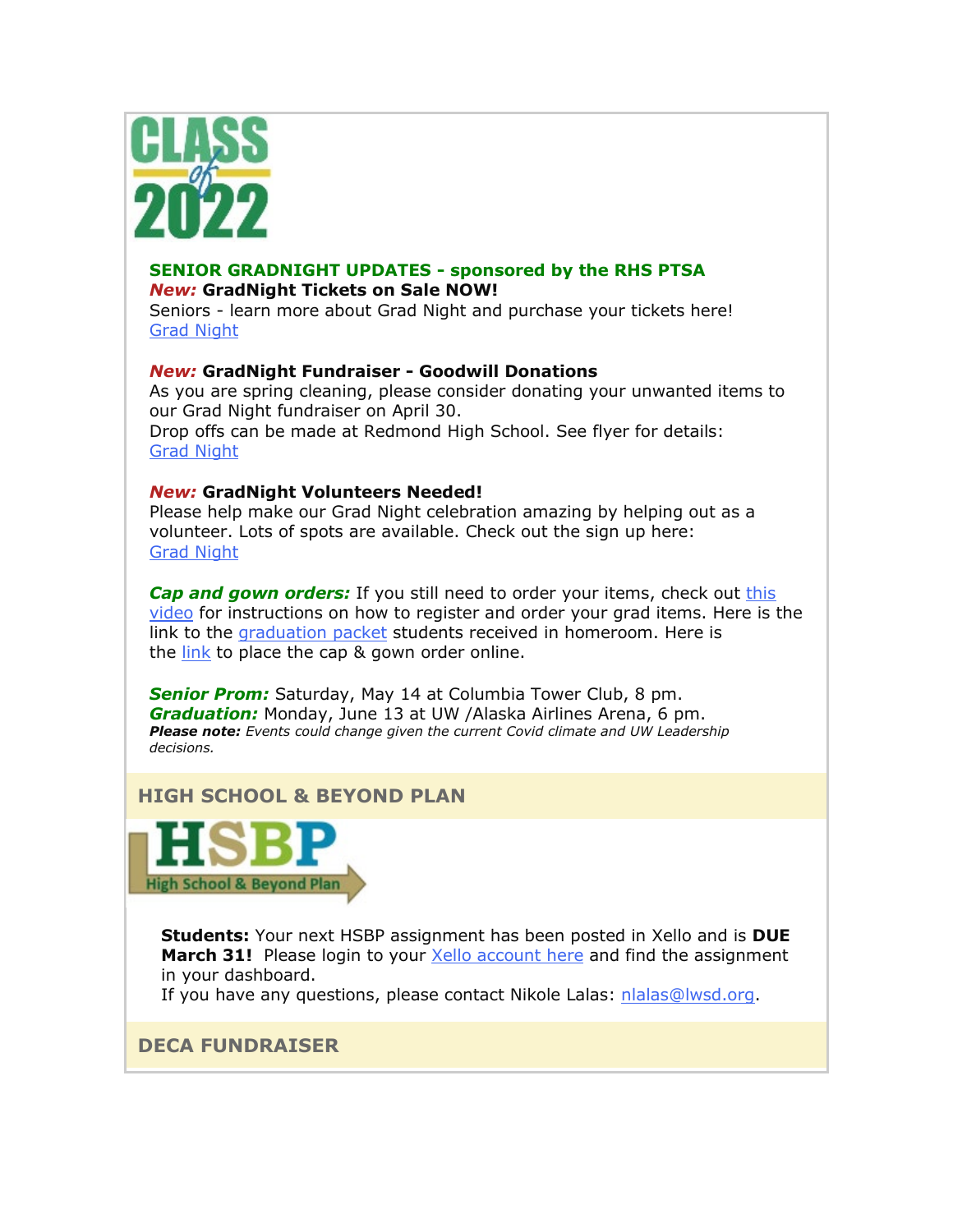

*New:* Spring is in the air and **Redmond DECA is planning to sell premium**  12" hanging flower baskets. These gorgeous flowers are grown locally in the Pacific Northwest and come in beautiful colors, textures and styles. Only \$40! Buy one for yourself and for someone special. They make a perfect gift for Mother's Day and are sure to bring a smile to anyone's day. Fill out the [Interest Form.](https://nam02.safelinks.protection.outlook.com/?url=http%3A%2F%2Flink.email.dynect.net%2Flink.php%3FDynEngagement%3Dtrue%26H%3DOOqfIEhTnDS349ke6cpwQyJJsnz1EIHT%252FaVku0ZQcaF2SFWFVk3NNW39KTE%252FMjezRaBEw4bA1VC7lA5wlEJw6GiECTp70BcYWHvBYfSuZKAbYmPKQAbZbQ%253D%253D%26G%3D0%26R%3Dhttps%253A%252F%252FUQFAGYZTANA.hatchbuck.com%252FTrackLinkClick%253FID2%253DCbkqO1iUQqxSi33GoGci-HENNaDNDEtup4naOljDfSOnHZ1AZv1AAa14XGlp0HRt0%26I%3D20220325213814.0000010a3420%2540smtp-ad3-48-phx%26X%3DMHwxMjY0OTIyOjI1NDE0MzE1Nzk7MXwxMjY0OTIzOjIwMDQxOTc1NDs%253D%26V%3D3%26S%3DMH_swTk25zUJlrCvwn1PADhfMn03N15EzXhfWITlSfk&data=04%7C01%7Cmwood%40lwsd.org%7Cb6d924c17a80466f267408da0ea7df35%7C1fd4673fdf9646218638a1d88c4c85d7%7C0%7C0%7C637838411422759601%7CUnknown%7CTWFpbGZsb3d8eyJWIjoiMC4wLjAwMDAiLCJQIjoiV2luMzIiLCJBTiI6Ik1haWwiLCJXVCI6Mn0%3D%7C3000&sdata=iUjgl%2FfJxWBuEPCz9Pl%2FHxOVG9lmF2AEyM58ckCZrko%3D&reserved=0) Payment arrangements will be provided next week (cash, check, lwsd payment portal).

Pick up will be on Friday, May 6 and Saturday, May 7.

#### **PARKING UPDATE**



**Students may only park in the student lot if they have a permit**. A limited number of permits are still available. Please contact [pkelley@lwsd.org](mailto:pkelley@lwsd.org) or go to room C104.

**Students may not park in Guest parking.**

\$45 daily fines will be issued to students who park in Guest parking. **Parents, please do not park your car in the staff lot** or use it as a waiting or pass through area. During drop off and pick up, please drive around the full half circle of the lot. Cutting across the lot leads to increased traffic.

#### **CREATIVE WRITING CLUB**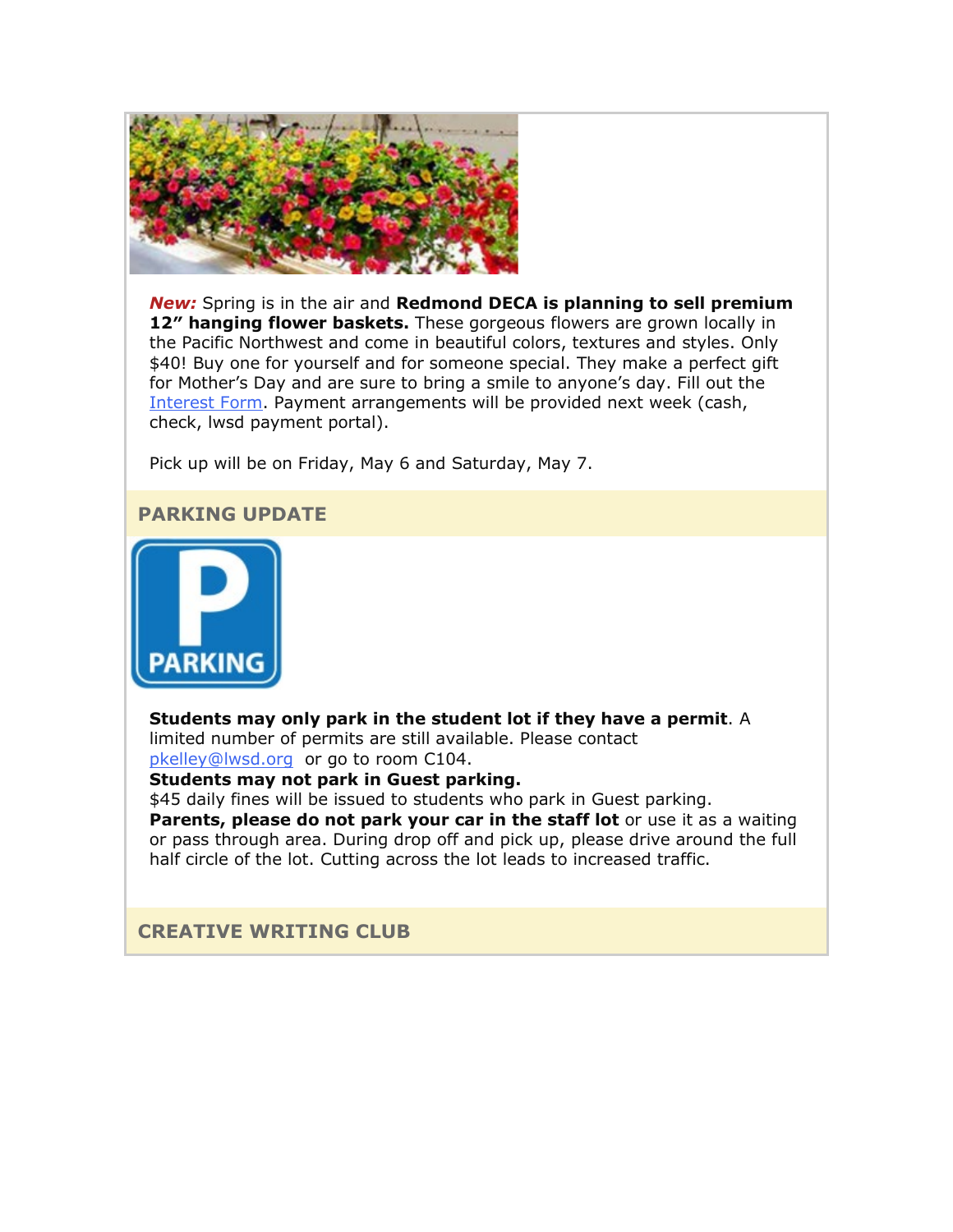

## **The Gift of Reading Book Drive**

*RHS Creative Writing Club x Treehouse* With our immense success last year, we have decided to bring it back!

Youth in foster care deserve an enriching summer experience. The Creative Writing Club is asking students, faculty, staff, alumni, and friends to please consider donating **gently used or new children's storybooks, elementaryaged chapter books, and young adult books** in support of Treehouse, a nonprofit org. addressing the needs of over  $8,000$  youth in foster care. Books featuring diverse voices/highlighting characters of color particularly desired! Let's try to beat our goal of 150 books, Stangs!

**When:** March 15- April 11 **Drop-off Locations:** Outside PAC, inside Library **Contact:** [s-nshastry@lwsd.org](mailto:s-nshastry@lwsd.org) To learn more about Treehouse and the foster care system, click [here:](https://nam02.safelinks.protection.outlook.com/?url=http%3A%2F%2Flink.email.dynect.net%2Flink.php%3FDynEngagement%3Dtrue%26H%3DOOqfIEhTnDS349ke6cpwQyJJsnz1EIHT%252FaVku0ZQcaF2SFWFVk3NNW39KTE%252FMjezRaBEw4bA1VC7lA5wlEJw6GiECTp70BcYWHvBYfSuZKAbYmPKQAbZbQ%253D%253D%26G%3D0%26R%3Dhttps%253A%252F%252FUQFAGYZTANA.hatchbuck.com%252FTrackLinkClick%253FID2%253DujghjHu9ZRLULSvxjWiDaKaMgjAHTACNsCdUv3NXeTWIX1gqsFsSEz6-RSXZwBwx0%26I%3D20220325213814.0000010a3420%2540smtp-ad3-48-phx%26X%3DMHwxMjY0OTIyOjI1NDE0MzE1Nzk7MXwxMjY0OTIzOjIwMDQxOTc1NDs%253D%26V%3D3%26S%3D8e1K9N975hI4EAJUAzZWER-F_mCQO5Wznu-5vOP6Yns&data=04%7C01%7Cmwood%40lwsd.org%7Cb6d924c17a80466f267408da0ea7df35%7C1fd4673fdf9646218638a1d88c4c85d7%7C0%7C0%7C637838411422759601%7CUnknown%7CTWFpbGZsb3d8eyJWIjoiMC4wLjAwMDAiLCJQIjoiV2luMzIiLCJBTiI6Ik1haWwiLCJXVCI6Mn0%3D%7C3000&sdata=dmv5QFUE9WUmBI5leoVoAKLcKPx%2BgwBm5fAsOoEJ5bk%3D&reserved=0)

## **COMMUNITY EVENT**



*New:* Mark your calendars for the upcoming **RHS PTSA ArtsFair** on April 30. Join us for an outdoor community Spring event; shop your favorite local artisans and enjoy delicious food truck fare. [Art Fair](https://nam02.safelinks.protection.outlook.com/?url=http%3A%2F%2Flink.email.dynect.net%2Flink.php%3FDynEngagement%3Dtrue%26H%3DOOqfIEhTnDS349ke6cpwQyJJsnz1EIHT%252FaVku0ZQcaF2SFWFVk3NNW39KTE%252FMjezRaBEw4bA1VC7lA5wlEJw6GiECTp70BcYWHvBYfSuZKAbYmPKQAbZbQ%253D%253D%26G%3D0%26R%3Dhttps%253A%252F%252FUQFAGYZTANA.hatchbuck.com%252FTrackLinkClick%253FID2%253DR_LBetKxDkiG2coyUnnGZPKcgm9TAh2jMV29MJ6FyEoydeRiOQt37fMSvwFz-Dh-0%26I%3D20220325213814.0000010a3420%2540smtp-ad3-48-phx%26X%3DMHwxMjY0OTIyOjI1NDE0MzE1Nzk7MXwxMjY0OTIzOjIwMDQxOTc1NDs%253D%26V%3D3%26S%3Dn0g5kGyElFCswB9fHNhpAJfe8sqPKW3OF03bZ0qyKdo&data=04%7C01%7Cmwood%40lwsd.org%7Cb6d924c17a80466f267408da0ea7df35%7C1fd4673fdf9646218638a1d88c4c85d7%7C0%7C0%7C637838411422759601%7CUnknown%7CTWFpbGZsb3d8eyJWIjoiMC4wLjAwMDAiLCJQIjoiV2luMzIiLCJBTiI6Ik1haWwiLCJXVCI6Mn0%3D%7C3000&sdata=L8B7TBZj%2BJAg40M%2BVDL5PPtYzMceX9xB6Z5nfiGq7I8%3D&reserved=0)

**NEED PART TIME WORK?**



Nutrition Services at LWSD is hiring individuals of all experience levels for PT and FT work. Must be willing to stand, reach, bend during your shift and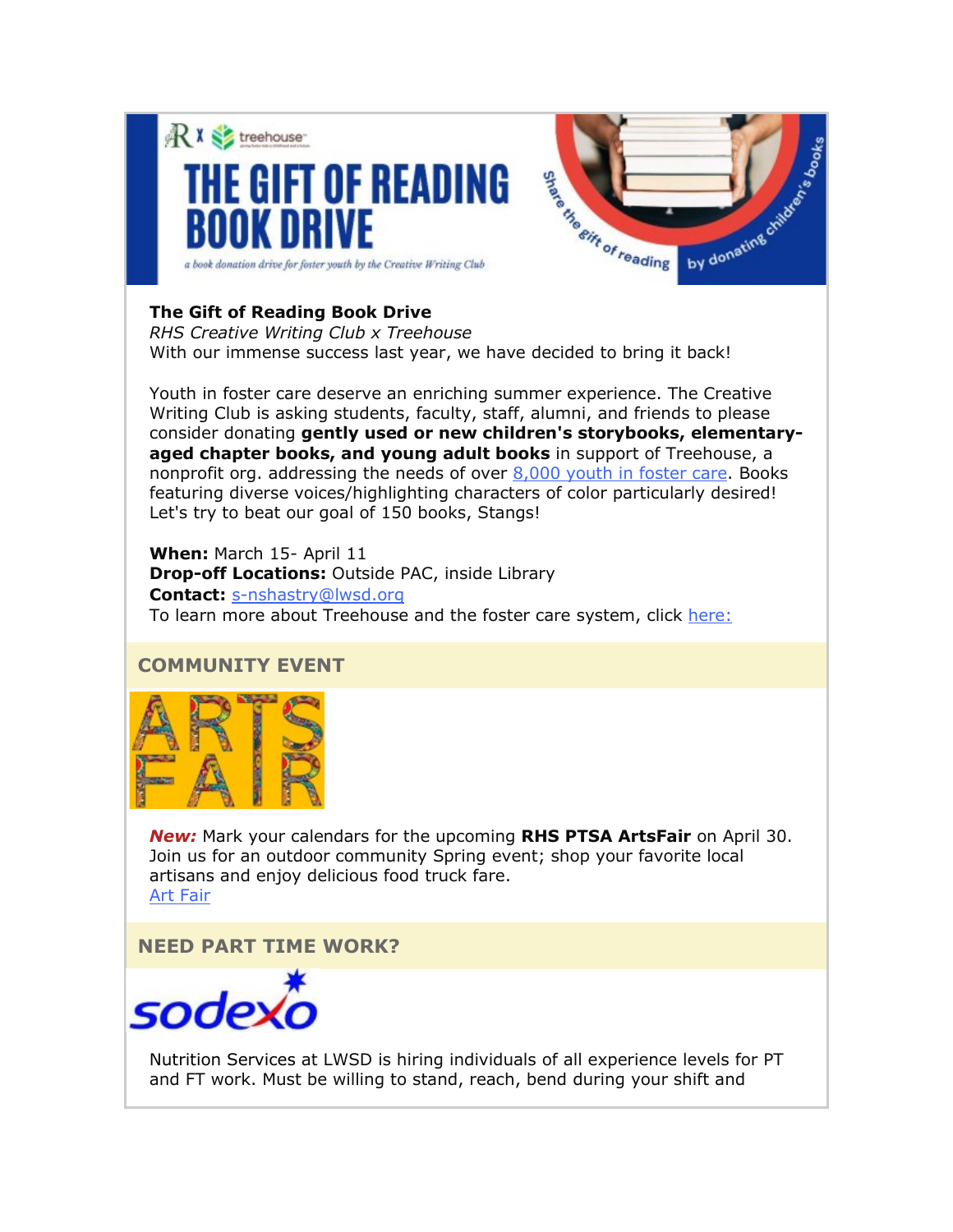frequently lift up to 35 lbs. Duties include assisting with preparing meals, serving meals, clean-up, and dishwashing. A complete list of each position's job duties is listed on the application portal.

For more information and to apply online, [click here.](https://nam02.safelinks.protection.outlook.com/?url=http%3A%2F%2Flink.email.dynect.net%2Flink.php%3FDynEngagement%3Dtrue%26H%3DOOqfIEhTnDS349ke6cpwQyJJsnz1EIHT%252FaVku0ZQcaF2SFWFVk3NNW39KTE%252FMjezRaBEw4bA1VC7lA5wlEJw6GiECTp70BcYWHvBYfSuZKAbYmPKQAbZbQ%253D%253D%26G%3D0%26R%3Dhttps%253A%252F%252FUQFAGYZTANA.hatchbuck.com%252FTrackLinkClick%253FID2%253DDfK5m9HhTQkyNbYY36Er-P-2xoDWQl1C8baBX981eqIQm6yvrPya1Syir5DHrW-m0%26I%3D20220325213814.0000010a3420%2540smtp-ad3-48-phx%26X%3DMHwxMjY0OTIyOjI1NDE0MzE1Nzk7MXwxMjY0OTIzOjIwMDQxOTc1NDs%253D%26V%3D3%26S%3D90_4KaputWQhMuMkirqM7stvhMyadXE94zyUuy5yVlA&data=04%7C01%7Cmwood%40lwsd.org%7Cb6d924c17a80466f267408da0ea7df35%7C1fd4673fdf9646218638a1d88c4c85d7%7C0%7C0%7C637838411422759601%7CUnknown%7CTWFpbGZsb3d8eyJWIjoiMC4wLjAwMDAiLCJQIjoiV2luMzIiLCJBTiI6Ik1haWwiLCJXVCI6Mn0%3D%7C3000&sdata=istuxyOOU86QHbAHSpZk5c7Q9VuCRAnqnUrt4nPzipU%3D&reserved=0)

#### **FREE & REDUCED LUNCH**

## It's more than a meal application.

Several benefits come with filling out a School Meal Application; not just meals. Even though meals are free this year, we strongly encourage all parents/guardians who might be eligible for benefits to submit an application. Completing an application takes less than 10 minutes, and parents only need to complete one application per family.

## *Filling out the School Meal Application may help provide:*

- Healthy & Nutritious Meals
- Additional Funding for School Programs
- Fee Waivers for ASB Cards
- Fee Waivers for Athletic Participation & Extracurricular Activities
- Health and Wellness Services
- Fee Waivers for College Applications & Admissions tests
- College Scholarships

School Counselors can help connect you with benefits that you may be eligible for if you qualify for free and reduced meals. Applications may be completed online at [myschoolapps.com](https://nam02.safelinks.protection.outlook.com/?url=http%3A%2F%2Flink.email.dynect.net%2Flink.php%3FDynEngagement%3Dtrue%26H%3DOOqfIEhTnDS349ke6cpwQyJJsnz1EIHT%252FaVku0ZQcaF2SFWFVk3NNW39KTE%252FMjezRaBEw4bA1VC7lA5wlEJw6GiECTp70BcYWHvBYfSuZKAbYmPKQAbZbQ%253D%253D%26G%3D0%26R%3Dhttps%253A%252F%252FUQFAGYZTANA.hatchbuck.com%252FTrackLinkClick%253FID2%253DjxI7CoFrVSHagBFXjCR0EPAd3bEEmB-iDfyh63HpWdNGDGEaNKTpaers2ujBKeWH0%26I%3D20220325213814.0000010a3420%2540smtp-ad3-48-phx%26X%3DMHwxMjY0OTIyOjI1NDE0MzE1Nzk7MXwxMjY0OTIzOjIwMDQxOTc1NDs%253D%26V%3D3%26S%3DiHLlLWhtmEhUMmN3dKIvYNBCij1zbNU5wx04GHTGYeE&data=04%7C01%7Cmwood%40lwsd.org%7Cb6d924c17a80466f267408da0ea7df35%7C1fd4673fdf9646218638a1d88c4c85d7%7C0%7C0%7C637838411422759601%7CUnknown%7CTWFpbGZsb3d8eyJWIjoiMC4wLjAwMDAiLCJQIjoiV2luMzIiLCJBTiI6Ik1haWwiLCJXVCI6Mn0%3D%7C3000&sdata=T99GPhl4c13uuC5w4q7BzOsdUDXx73y1G57NX%2ByuKsA%3D&reserved=0) or downloaded from our website (English | Español). For more information, please visit [our website.](https://nam02.safelinks.protection.outlook.com/?url=http%3A%2F%2Flink.email.dynect.net%2Flink.php%3FDynEngagement%3Dtrue%26H%3DOOqfIEhTnDS349ke6cpwQyJJsnz1EIHT%252FaVku0ZQcaF2SFWFVk3NNW39KTE%252FMjezRaBEw4bA1VC7lA5wlEJw6GiECTp70BcYWHvBYfSuZKAbYmPKQAbZbQ%253D%253D%26G%3D0%26R%3Dhttps%253A%252F%252FUQFAGYZTANA.hatchbuck.com%252FTrackLinkClick%253FID2%253DLEjTcRRdQ9P2tX-pc874ke43EtZ5d26XdbrYmXVS6Di2vKv5ZP67isI94hzfahoa0%26I%3D20220325213814.0000010a3420%2540smtp-ad3-48-phx%26X%3DMHwxMjY0OTIyOjI1NDE0MzE1Nzk7MXwxMjY0OTIzOjIwMDQxOTc1NDs%253D%26V%3D3%26S%3DQyPyPXQML_IoIyDNLSQv748upJzlIkXwggRHitCBhSU&data=04%7C01%7Cmwood%40lwsd.org%7Cb6d924c17a80466f267408da0ea7df35%7C1fd4673fdf9646218638a1d88c4c85d7%7C0%7C0%7C637838411422759601%7CUnknown%7CTWFpbGZsb3d8eyJWIjoiMC4wLjAwMDAiLCJQIjoiV2luMzIiLCJBTiI6Ik1haWwiLCJXVCI6Mn0%3D%7C3000&sdata=aZRWt9mVlo9mUgbUT%2BGPxfM1FwK1y1Ye%2FNdeYPjomFI%3D&reserved=0)

## *RHS HELP* **HELPS!**

## **RHS Help**

*Seniors:* If you are having troubles affording your **graduation cap and gown** or other graduation expenses, please reach out to your counselor or Mrs. Zambrowsky-Huls. *RHS Help* may be able to assist you in paying for your graduation gown.

## **RHS ATTENDANCE LINE**



**How to excuse your student when they are absent:**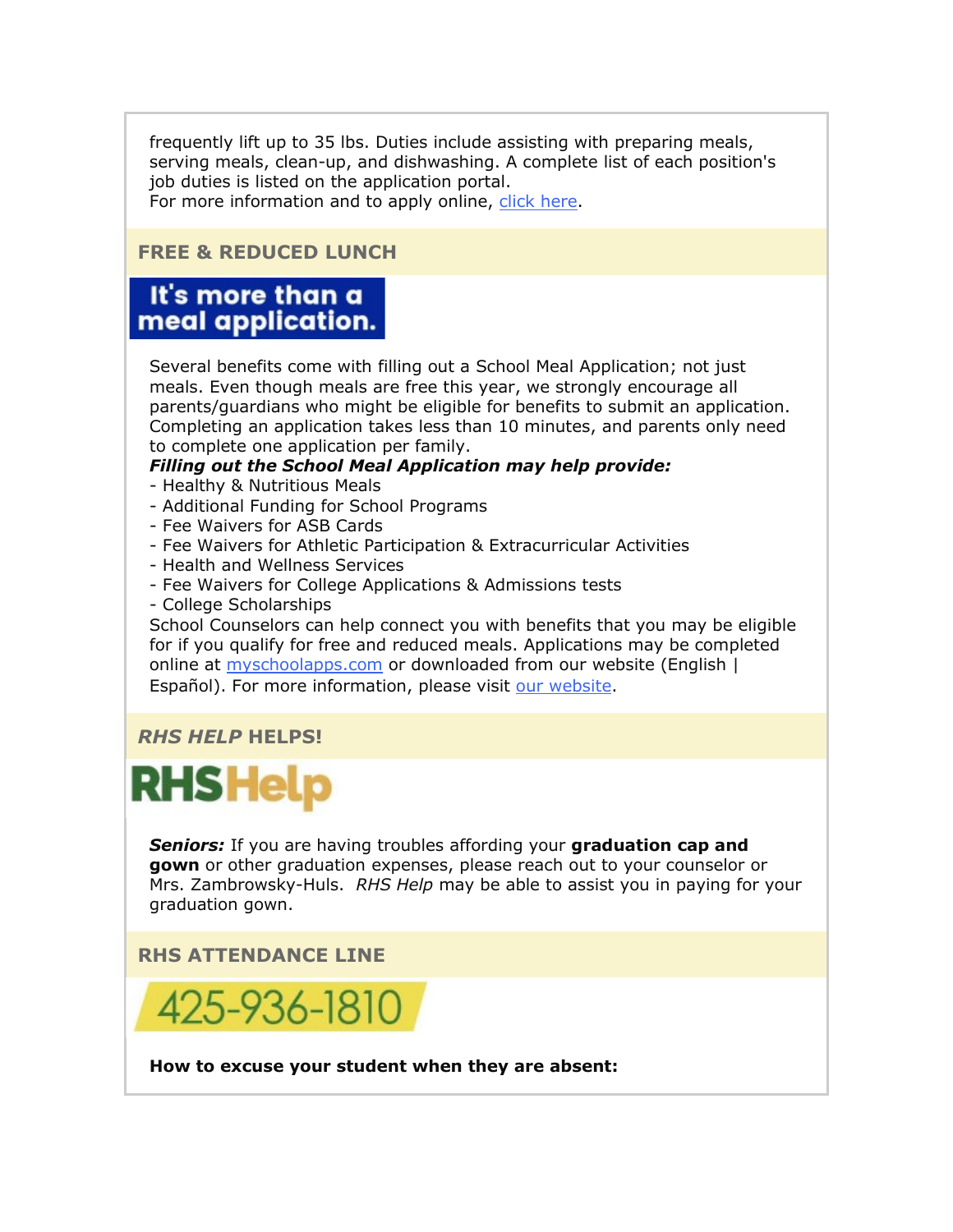Please email the attendance secretary at [rhsattend@lwsd.org](mailto:rhsattend@lwsd.org) or leave a message on the Attendance line 425 936-1810 whenever your student is absent or late.

#### **How to excuse your student for an early departure:**

Please email or call as soon as possible to excuse your student early for an appointment, or if they are leaving early due to an illness. The Attendance Secretary (Ms. Anderson) will send your student a dismissal slip so they may sign out in the Attendance Office and meet the parent outside.

**Important:** if you were marked absent or late by a teacher and would like to discuss this, please talk to the teacher that marked you absent or late---not the attendance office.

- For more information about absences, late arrivals and early departures, click [here.](https://nam02.safelinks.protection.outlook.com/?url=http%3A%2F%2Flink.email.dynect.net%2Flink.php%3FDynEngagement%3Dtrue%26H%3DOOqfIEhTnDS349ke6cpwQyJJsnz1EIHT%252FaVku0ZQcaF2SFWFVk3NNW39KTE%252FMjezRaBEw4bA1VC7lA5wlEJw6GiECTp70BcYWHvBYfSuZKAbYmPKQAbZbQ%253D%253D%26G%3D0%26R%3Dhttps%253A%252F%252FUQFAGYZTANA.hatchbuck.com%252FTrackLinkClick%253FID2%253DY-Zw5xcLUFigRPMkyP4nCi8CDHhjxW_IWh-TjB0oEzw98AXr6fvp51j6Ef7OcdIm0%26I%3D20220325213814.0000010a3420%2540smtp-ad3-48-phx%26X%3DMHwxMjY0OTIyOjI1NDE0MzE1Nzk7MXwxMjY0OTIzOjIwMDQxOTc1NDs%253D%26V%3D3%26S%3DrUDLeKotSOQBjZEIjcqoi1j7f55Xy1tp_g1giw6irIY&data=04%7C01%7Cmwood%40lwsd.org%7Cb6d924c17a80466f267408da0ea7df35%7C1fd4673fdf9646218638a1d88c4c85d7%7C0%7C0%7C637838411422759601%7CUnknown%7CTWFpbGZsb3d8eyJWIjoiMC4wLjAwMDAiLCJQIjoiV2luMzIiLCJBTiI6Ik1haWwiLCJXVCI6Mn0%3D%7C3000&sdata=TQ6zakEudY19IrcRrB2IQbT6rJWxLpXWPZ0Y4ZK7rqY%3D&reserved=0)
- Para obtener más información sobre ausencias, llegadas tardías y salidas anticipadas, haga clic [aquí.](https://nam02.safelinks.protection.outlook.com/?url=http%3A%2F%2Flink.email.dynect.net%2Flink.php%3FDynEngagement%3Dtrue%26H%3DOOqfIEhTnDS349ke6cpwQyJJsnz1EIHT%252FaVku0ZQcaF2SFWFVk3NNW39KTE%252FMjezRaBEw4bA1VC7lA5wlEJw6GiECTp70BcYWHvBYfSuZKAbYmPKQAbZbQ%253D%253D%26G%3D0%26R%3Dhttps%253A%252F%252FUQFAGYZTANA.hatchbuck.com%252FTrackLinkClick%253FID2%253DvGNqDxWhqCLPJ4NYiLO6lQcZA2GwXSBAlftmHEqh2DY46GwIehwflH5Q7ehuujoF0%26I%3D20220325213814.0000010a3420%2540smtp-ad3-48-phx%26X%3DMHwxMjY0OTIyOjI1NDE0MzE1Nzk7MXwxMjY0OTIzOjIwMDQxOTc1NDs%253D%26V%3D3%26S%3DvZ5upkvbUZKCsK00Ew9n4xsfNLNjNdDUPh1-ZmLTW0Q&data=04%7C01%7Cmwood%40lwsd.org%7Cb6d924c17a80466f267408da0ea7df35%7C1fd4673fdf9646218638a1d88c4c85d7%7C0%7C0%7C637838411422759601%7CUnknown%7CTWFpbGZsb3d8eyJWIjoiMC4wLjAwMDAiLCJQIjoiV2luMzIiLCJBTiI6Ik1haWwiLCJXVCI6Mn0%3D%7C3000&sdata=HRhYvXZai%2BTj0%2FVPIInmrqCTqi%2Fhsslfr087EyD3H0U%3D&reserved=0)

#### **FAMILY SUPPORT LOCATOR**

## Partnership to End Addiction

*New:* The COVID-19 pandemic has exacerbated the existing substance abuse, addiction and overdose epidemic. According to the U.S. Department of Health & Human Services, the number of people with both substance use disorder and mental health challenges more than doubled in 2020.

With this surge in families and loved ones seeking immediate support and resources, Partnership to End Addiction and SAFE Project partnered to launch the first-of-its-kind online [SAFE Family Support Locator](https://nam02.safelinks.protection.outlook.com/?url=http%3A%2F%2Flink.email.dynect.net%2Flink.php%3FDynEngagement%3Dtrue%26H%3DOOqfIEhTnDS349ke6cpwQyJJsnz1EIHT%252FaVku0ZQcaF2SFWFVk3NNW39KTE%252FMjezRaBEw4bA1VC7lA5wlEJw6GiECTp70BcYWHvBYfSuZKAbYmPKQAbZbQ%253D%253D%26G%3D0%26R%3Dhttps%253A%252F%252FUQFAGYZTANA.hatchbuck.com%252FTrackLinkClick%253FID2%253DZip7JWy5A7sZ2uHyy0z0qPYYppkMPCnlaYmfJbvJ3ENv5InofTVB19KEOP2x_WRD0%26I%3D20220325213814.0000010a3420%2540smtp-ad3-48-phx%26X%3DMHwxMjY0OTIyOjI1NDE0MzE1Nzk7MXwxMjY0OTIzOjIwMDQxOTc1NDs%253D%26V%3D3%26S%3DQoeXOtx3IZatATFyUS0mYgBdPGmGl2cQATh4pGVA7Xs&data=04%7C01%7Cmwood%40lwsd.org%7Cb6d924c17a80466f267408da0ea7df35%7C1fd4673fdf9646218638a1d88c4c85d7%7C0%7C0%7C637838411422759601%7CUnknown%7CTWFpbGZsb3d8eyJWIjoiMC4wLjAwMDAiLCJQIjoiV2luMzIiLCJBTiI6Ik1haWwiLCJXVCI6Mn0%3D%7C3000&sdata=IAI6Gl3zgLHv4pjLmM19Zs9H2WLlWbRS%2FjIsqTBtnJ8%3D&reserved=0) — a free, user-friendly tool that helps families and caregivers quickly find treatment services and support for their loved ones.

#### **COUNSELING APPOINTMENTS**



**Counselors are excited to meet with you!** Counselors are available for individual student/parent appointments. The appointment calendar on the [Counseling website](https://nam02.safelinks.protection.outlook.com/?url=http%3A%2F%2Flink.email.dynect.net%2Flink.php%3FDynEngagement%3Dtrue%26H%3DOOqfIEhTnDS349ke6cpwQyJJsnz1EIHT%252FaVku0ZQcaF2SFWFVk3NNW39KTE%252FMjezRaBEw4bA1VC7lA5wlEJw6GiECTp70BcYWHvBYfSuZKAbYmPKQAbZbQ%253D%253D%26G%3D0%26R%3Dhttps%253A%252F%252FUQFAGYZTANA.hatchbuck.com%252FTrackLinkClick%253FID2%253DtBlMGcSczZn8CzxDKX6F5GvYp84EWzvwEgs3K2imiyST55XE3bK7AaxtpzMr-icz0%26I%3D20220325213814.0000010a3420%2540smtp-ad3-48-phx%26X%3DMHwxMjY0OTIyOjI1NDE0MzE1Nzk7MXwxMjY0OTIzOjIwMDQxOTc1NDs%253D%26V%3D3%26S%3DTfNFoN7aZvbYHf0Mvinqvxz9Aag-HOt0_3fSDgSe-us&data=04%7C01%7Cmwood%40lwsd.org%7Cb6d924c17a80466f267408da0ea7df35%7C1fd4673fdf9646218638a1d88c4c85d7%7C0%7C0%7C637838411422759601%7CUnknown%7CTWFpbGZsb3d8eyJWIjoiMC4wLjAwMDAiLCJQIjoiV2luMzIiLCJBTiI6Ik1haWwiLCJXVCI6Mn0%3D%7C3000&sdata=v8krS%2FzRjasVuNEDQiTMchnvObb7sg4SA6wP1u6U8tM%3D&reserved=0) is now open for students/parents to schedule a meeting.

**Counselor Caseloads: A-CA:** Katie Keller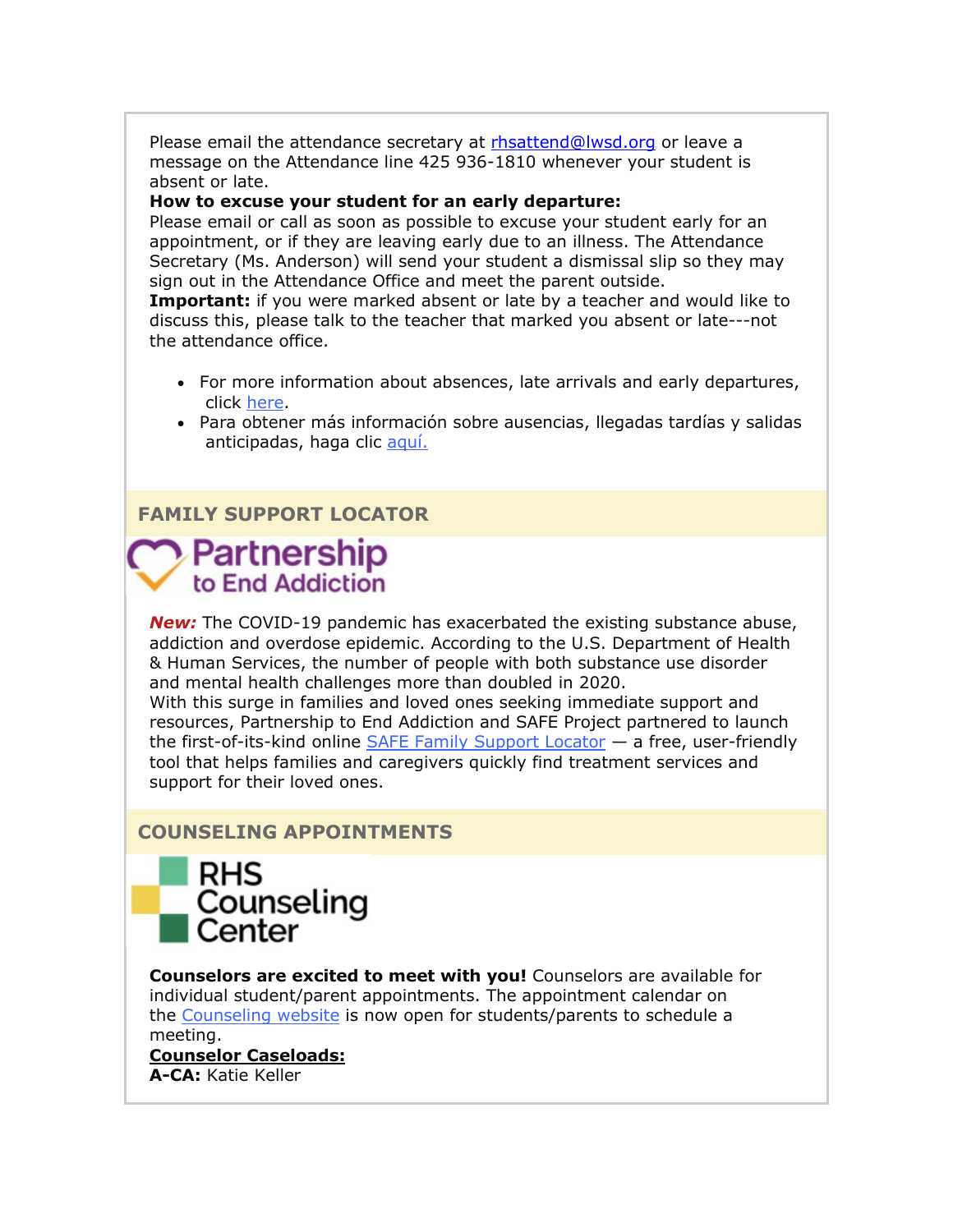[kkeller@lwsd.org](mailto:kkeller@lwsd.org)

**A-CA (12th & RS):** Nikole Lalas [nlalas@lwsd.org](mailto:nlalas@lwsd.org) **CE-GARC:** Lindsey Hanson [lihanson@lwsd.org](mailto:lihanson@lwsd.org) **GARD-KAS:** Sarah Gray [sgray@lwsd.org](mailto:sgray@lwsd.org) **KAT-LEA & VIM-Z:** Micaela Crapo [mcrapo@lwsd.org](mailto:mcrapo@lwsd.org) **LEB-MAZ:** Katie Bunyard [kbunyard@lwsd.org](mailto:Kbunyard@lwsd.org) **MC-RAJ:** Ellen Zambrowsky-Huls [ezambrowsky-huls@lwsd.org](mailto:Ezambrowsky-huls@lwsd.org) **RAK-SUG:** Derik Detweiler [ddetweiler@lwsd.org](mailto:ddetweiler@lwsd.org) **SUH-VIL:** Justine Oshiro [joshiro@lwsd.org](mailto:joshiro@lwsd.org)

#### **CCC NEWS**



**Live Wednesday**

Click [here](https://nam02.safelinks.protection.outlook.com/?url=http%3A%2F%2Flink.email.dynect.net%2Flink.php%3FDynEngagement%3Dtrue%26H%3DOOqfIEhTnDS349ke6cpwQyJJsnz1EIHT%252FaVku0ZQcaF2SFWFVk3NNW39KTE%252FMjezRaBEw4bA1VC7lA5wlEJw6GiECTp70BcYWHvBYfSuZKAbYmPKQAbZbQ%253D%253D%26G%3D0%26R%3Dhttps%253A%252F%252FUQFAGYZTANA.hatchbuck.com%252FTrackLinkClick%253FID2%253D6erLO5voaCfSws4wNhWfVAnLO0OgbbJuBIr8QrYaAxg1xKusMDIgm-fLfCvgeFmb0%26I%3D20220325213814.0000010a3420%2540smtp-ad3-48-phx%26X%3DMHwxMjY0OTIyOjI1NDE0MzE1Nzk7MXwxMjY0OTIzOjIwMDQxOTc1NDs%253D%26V%3D3%26S%3DDw3f5jyuf5njcxn6G7GpoayonDt0RyjC9G1DUWRCCro&data=04%7C01%7Cmwood%40lwsd.org%7Cb6d924c17a80466f267408da0ea7df35%7C1fd4673fdf9646218638a1d88c4c85d7%7C0%7C0%7C637838411422759601%7CUnknown%7CTWFpbGZsb3d8eyJWIjoiMC4wLjAwMDAiLCJQIjoiV2luMzIiLCJBTiI6Ik1haWwiLCJXVCI6Mn0%3D%7C3000&sdata=Q4d9yubhdW8znvJxr6cZQ8a6chhlxFLrmhYdxEWOVAg%3D&reserved=0) for Live Wednesday events and the links to join these LIVE Virtual event to learn more about careers in Veterinary.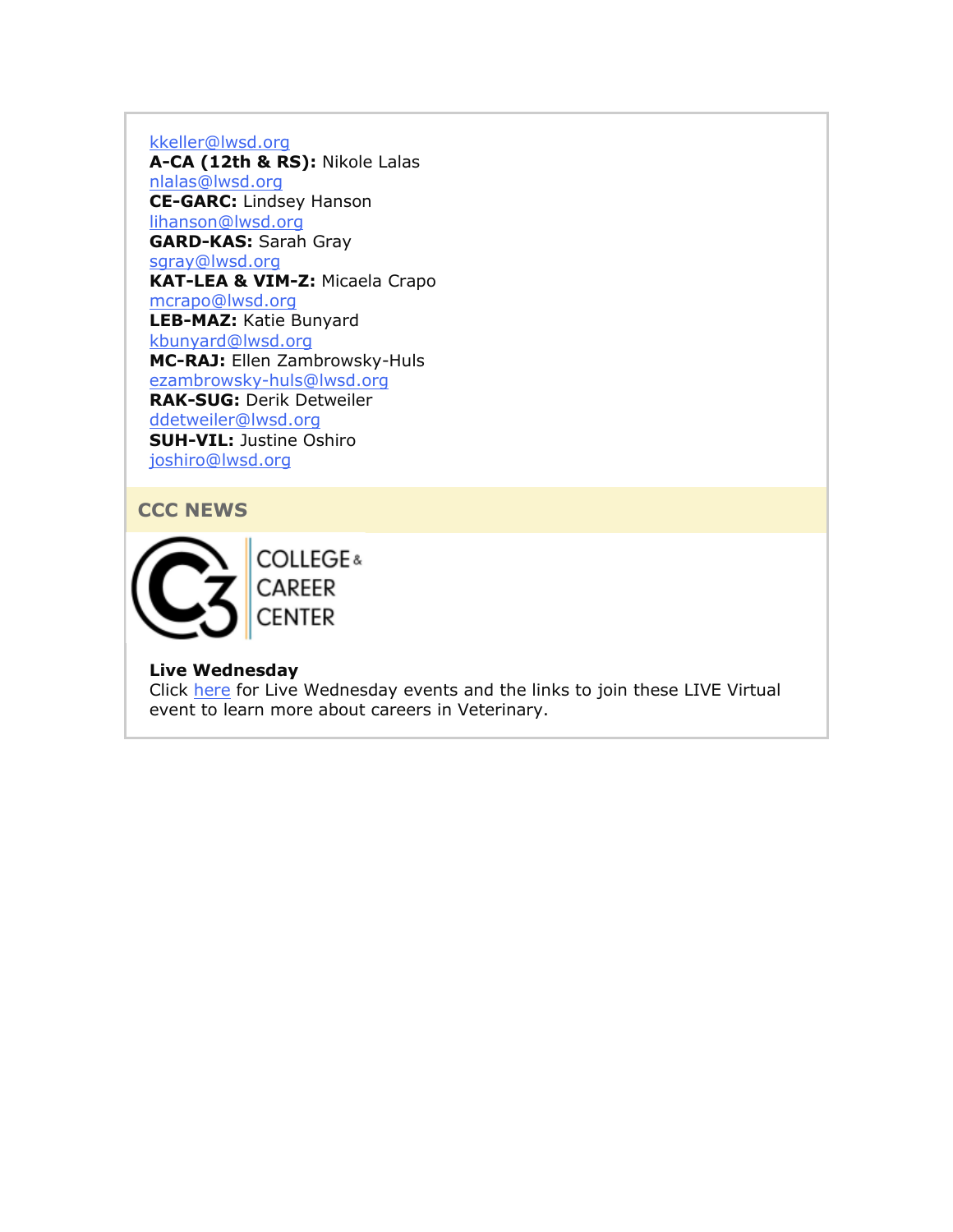**Lake Washington School District** 

## **LIVE WEDNESDAY**

**College and Career Virtual Event Series Veterinary** March 30, 1:30 pm



#### **RACQUEL LINDROTH,** DVM, DAVP (EQUINE)

**Teaching Professor** Montana State University WA. ID, MT, UT Regional Program



#### **BECKY JEWELL** Pre Veterinary Medicine Specialist **Washington State University Health Professions Student Center**



**LAURI ROEDE, LVT Licensed Veterinary Tech & Educator Renton Technical College** 





**College Bound Resigning** 

and Information Virtual Event

Wednesday, March 30, 2022, 6 to 7 pm



**EDUCATION** for **High School Students** 

> **WANIC Skill Center** 2022-2023

**WANIC Enrollment for Full Year 2022-23 is open and be sure to enroll before April 15!**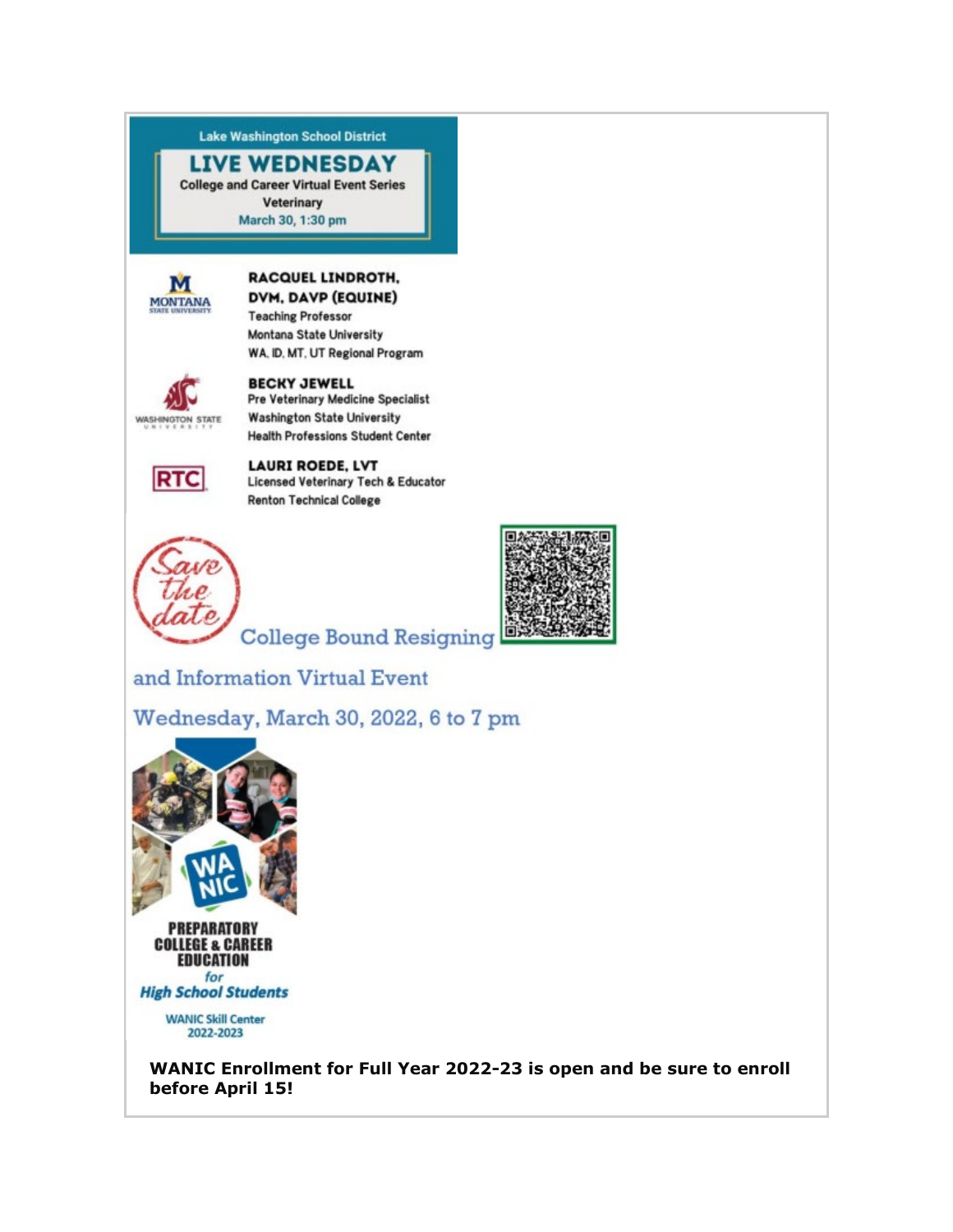For more information on Full Year Skill Center Programs for 2022-23: [Full Year Course Catalog -](https://nam02.safelinks.protection.outlook.com/?url=http%3A%2F%2Flink.email.dynect.net%2Flink.php%3FDynEngagement%3Dtrue%26H%3DOOqfIEhTnDS349ke6cpwQyJJsnz1EIHT%252FaVku0ZQcaF2SFWFVk3NNW39KTE%252FMjezRaBEw4bA1VC7lA5wlEJw6GiECTp70BcYWHvBYfSuZKAbYmPKQAbZbQ%253D%253D%26G%3D0%26R%3Dhttps%253A%252F%252FUQFAGYZTANA.hatchbuck.com%252FTrackLinkClick%253FID2%253D1CBVhEtRMEQTlM5EUmef-W_nwD4cnvjo7fmDa0HMEGBUfclKeCq8MA_40YfXkvVB0%26I%3D20220325213814.0000010a3420%2540smtp-ad3-48-phx%26X%3DMHwxMjY0OTIyOjI1NDE0MzE1Nzk7MXwxMjY0OTIzOjIwMDQxOTc1NDs%253D%26V%3D3%26S%3DqqN-rQufHTqXR4jXlUMmmonCaWtTFulkFMfhU-sNr3I&data=04%7C01%7Cmwood%40lwsd.org%7Cb6d924c17a80466f267408da0ea7df35%7C1fd4673fdf9646218638a1d88c4c85d7%7C0%7C0%7C637838411422759601%7CUnknown%7CTWFpbGZsb3d8eyJWIjoiMC4wLjAwMDAiLCJQIjoiV2luMzIiLCJBTiI6Ik1haWwiLCJXVCI6Mn0%3D%7C3000&sdata=ScK5KWUBtXGVQnYghTrlBKjrDaRx9Se7TWr%2BONDZjRk%3D&reserved=0) WANIC High School. For instructions and to apply for the 2022-23 Full Year: Register Here - [WANIC High School.](https://nam02.safelinks.protection.outlook.com/?url=http%3A%2F%2Flink.email.dynect.net%2Flink.php%3FDynEngagement%3Dtrue%26H%3DOOqfIEhTnDS349ke6cpwQyJJsnz1EIHT%252FaVku0ZQcaF2SFWFVk3NNW39KTE%252FMjezRaBEw4bA1VC7lA5wlEJw6GiECTp70BcYWHvBYfSuZKAbYmPKQAbZbQ%253D%253D%26G%3D0%26R%3Dhttps%253A%252F%252FUQFAGYZTANA.hatchbuck.com%252FTrackLinkClick%253FID2%253DKkEzIxOaHNsbb2RyX1IqQt8xlbV2otCxe7a-4MTXjaxJWKD_wQVcWWRkGDp1Go9O0%26I%3D20220325213814.0000010a3420%2540smtp-ad3-48-phx%26X%3DMHwxMjY0OTIyOjI1NDE0MzE1Nzk7MXwxMjY0OTIzOjIwMDQxOTc1NDs%253D%26V%3D3%26S%3DVqqx4hOji2NJ7N1Z9sJptDb8zVwfkVwuTKrSESmDy7A&data=04%7C01%7Cmwood%40lwsd.org%7Cb6d924c17a80466f267408da0ea7df35%7C1fd4673fdf9646218638a1d88c4c85d7%7C0%7C0%7C637838411422759601%7CUnknown%7CTWFpbGZsb3d8eyJWIjoiMC4wLjAwMDAiLCJQIjoiV2luMzIiLCJBTiI6Ik1haWwiLCJXVCI6Mn0%3D%7C3000&sdata=Y5I2j9BYO56PSxOqvx3EYbwty%2B7JILaHrWBadAqJVN0%3D&reserved=0) Please read through the instructions carefully before starting your

application. If you have any questions, please contact [Ms. Wu](mailto:rwu@lwsd.org) or WANIC at [wanic@lwsd.org](mailto:wanic@lwsd.org) or 425-739-8400. You can also check out information for [WANIC Summer 2022.](https://nam02.safelinks.protection.outlook.com/?url=http%3A%2F%2Flink.email.dynect.net%2Flink.php%3FDynEngagement%3Dtrue%26H%3DOOqfIEhTnDS349ke6cpwQyJJsnz1EIHT%252FaVku0ZQcaF2SFWFVk3NNW39KTE%252FMjezRaBEw4bA1VC7lA5wlEJw6GiECTp70BcYWHvBYfSuZKAbYmPKQAbZbQ%253D%253D%26G%3D0%26R%3Dhttps%253A%252F%252FUQFAGYZTANA.hatchbuck.com%252FTrackLinkClick%253FID2%253D1Yw6pQ2zhlQtdX6fQFYdPZ9ZM3UpDa78I7e8jWgMT2x4oyu2MXDl7vvnIMiVSqnJ0%26I%3D20220325213814.0000010a3420%2540smtp-ad3-48-phx%26X%3DMHwxMjY0OTIyOjI1NDE0MzE1Nzk7MXwxMjY0OTIzOjIwMDQxOTc1NDs%253D%26V%3D3%26S%3Dkhipn3vEdmiRvAY6h4xBxgs3YBAZstbSyJY5Jf6ubNw&data=04%7C01%7Cmwood%40lwsd.org%7Cb6d924c17a80466f267408da0ea7df35%7C1fd4673fdf9646218638a1d88c4c85d7%7C0%7C0%7C637838411422759601%7CUnknown%7CTWFpbGZsb3d8eyJWIjoiMC4wLjAwMDAiLCJQIjoiV2luMzIiLCJBTiI6Ik1haWwiLCJXVCI6Mn0%3D%7C3000&sdata=ZbNdR3M1BcHFQ4rxrxgS33aaHlmf8U2ca4Oc5o47rl0%3D&reserved=0)

Updates

Check out the bulletin boards outside the College & Career Center or check [College and Career Center Teams](https://nam02.safelinks.protection.outlook.com/?url=http%3A%2F%2Flink.email.dynect.net%2Flink.php%3FDynEngagement%3Dtrue%26H%3DOOqfIEhTnDS349ke6cpwQyJJsnz1EIHT%252FaVku0ZQcaF2SFWFVk3NNW39KTE%252FMjezRaBEw4bA1VC7lA5wlEJw6GiECTp70BcYWHvBYfSuZKAbYmPKQAbZbQ%253D%253D%26G%3D0%26R%3Dhttps%253A%252F%252FUQFAGYZTANA.hatchbuck.com%252FTrackLinkClick%253FID2%253DAZxHy9Y8E7vs0-sXlKnPFKu9M3NG48Gq-cFKgU0m-AdJC8xdqgf6eJUf5LDzf7SF0%26I%3D20220325213814.0000010a3420%2540smtp-ad3-48-phx%26X%3DMHwxMjY0OTIyOjI1NDE0MzE1Nzk7MXwxMjY0OTIzOjIwMDQxOTc1NDs%253D%26V%3D3%26S%3D74QQHtLeTdQwTZQFmdnqqbqc660Z2fCgWlh_Y0ZYmDA&data=04%7C01%7Cmwood%40lwsd.org%7Cb6d924c17a80466f267408da0ea7df35%7C1fd4673fdf9646218638a1d88c4c85d7%7C0%7C0%7C637838411422759601%7CUnknown%7CTWFpbGZsb3d8eyJWIjoiMC4wLjAwMDAiLCJQIjoiV2luMzIiLCJBTiI6Ik1haWwiLCJXVCI6Mn0%3D%7C3000&sdata=PAG7vWW%2FeY6M3iRhntljoL8VoxWFdNcFs2YCXQQSnmc%3D&reserved=0) for updates on Jobs, Colleges, Scholarships, Summer Programs, Internships or Apprenticeships. Have questions or need help? Schedule an appointment with Ms. Wu [here.](https://nam02.safelinks.protection.outlook.com/?url=http%3A%2F%2Flink.email.dynect.net%2Flink.php%3FDynEngagement%3Dtrue%26H%3DOOqfIEhTnDS349ke6cpwQyJJsnz1EIHT%252FaVku0ZQcaF2SFWFVk3NNW39KTE%252FMjezRaBEw4bA1VC7lA5wlEJw6GiECTp70BcYWHvBYfSuZKAbYmPKQAbZbQ%253D%253D%26G%3D0%26R%3Dhttps%253A%252F%252FUQFAGYZTANA.hatchbuck.com%252FTrackLinkClick%253FID2%253Dqi9lPpMSy7E9xK4E93Eu46_6wg5vhzk_3RBTWjCPNMKBMYny0ZryXLLTMtfjrFMS0%26I%3D20220325213814.0000010a3420%2540smtp-ad3-48-phx%26X%3DMHwxMjY0OTIyOjI1NDE0MzE1Nzk7MXwxMjY0OTIzOjIwMDQxOTc1NDs%253D%26V%3D3%26S%3Dbo0v1qDyFXoD5c4ld5Kd-DGo0JExvR9O5jvugG-Xafk&data=04%7C01%7Cmwood%40lwsd.org%7Cb6d924c17a80466f267408da0ea7df35%7C1fd4673fdf9646218638a1d88c4c85d7%7C0%7C0%7C637838411422759601%7CUnknown%7CTWFpbGZsb3d8eyJWIjoiMC4wLjAwMDAiLCJQIjoiV2luMzIiLCJBTiI6Ik1haWwiLCJXVCI6Mn0%3D%7C3000&sdata=gpcxbAE6NiNsI3KbXIcVQE%2B46UA%2FK56%2Bhn0SoReDLuo%3D&reserved=0)

American Legion Auxiliary is hosting the **Evergreen Girls State Virtual Experience**, May 31 - June 2,2022, 7 – 9 pm via Zoom. There's no cost, all high school girls are welcome, college scholarships available and opportunity to apply to attend ALA Girls Nation. Visit [evergreengirlsstate.com](https://nam02.safelinks.protection.outlook.com/?url=http%3A%2F%2Flink.email.dynect.net%2Flink.php%3FDynEngagement%3Dtrue%26H%3DOOqfIEhTnDS349ke6cpwQyJJsnz1EIHT%252FaVku0ZQcaF2SFWFVk3NNW39KTE%252FMjezRaBEw4bA1VC7lA5wlEJw6GiECTp70BcYWHvBYfSuZKAbYmPKQAbZbQ%253D%253D%26G%3D0%26R%3Dhttps%253A%252F%252FUQFAGYZTANA.hatchbuck.com%252FTrackLinkClick%253FID2%253D4WjMYvnY1wptgF7uyMu3Vd2F2jxvWVcftu55uoyLurKZkOv3BrEx5jSlYfjc879F0%26I%3D20220325213814.0000010a3420%2540smtp-ad3-48-phx%26X%3DMHwxMjY0OTIyOjI1NDE0MzE1Nzk7MXwxMjY0OTIzOjIwMDQxOTc1NDs%253D%26V%3D3%26S%3D6zlG1YUc0j6Awhw6gxgTIyCT-npX99PzAdm38yavjcU&data=04%7C01%7Cmwood%40lwsd.org%7Cb6d924c17a80466f267408da0ea7df35%7C1fd4673fdf9646218638a1d88c4c85d7%7C0%7C0%7C637838411422759601%7CUnknown%7CTWFpbGZsb3d8eyJWIjoiMC4wLjAwMDAiLCJQIjoiV2luMzIiLCJBTiI6Ik1haWwiLCJXVCI6Mn0%3D%7C3000&sdata=oQqef4GHNBEDi1%2BEw17FCYlg7y3dZ7pOfUt2dCJ7l%2BU%3D&reserved=0) to sign-up



**Seniors!** We can't wait to celebrate you!! Whether it's college, technical school, the military, an apprenticeship, a job, gap year or something else, Destination Day celebrates the many future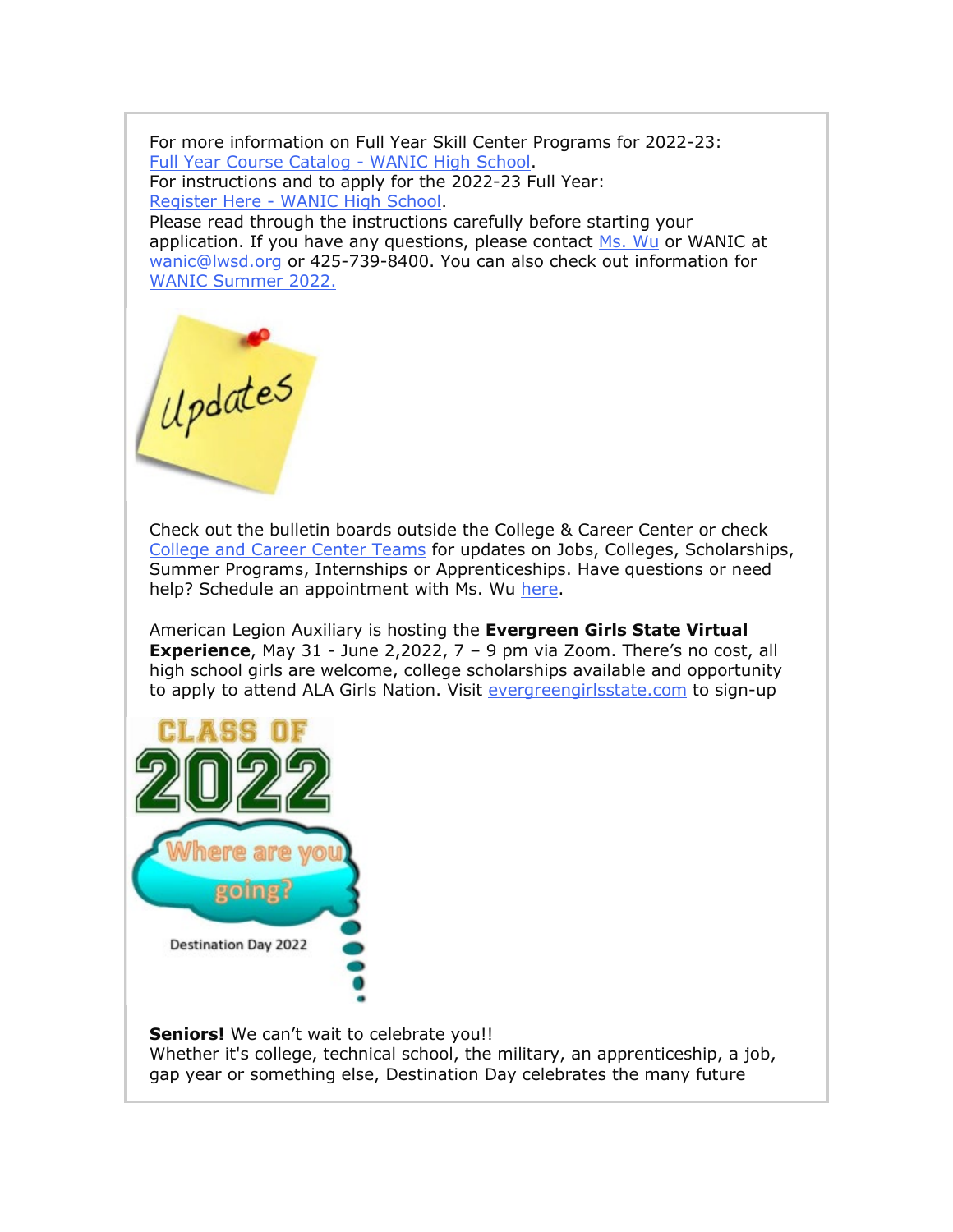directions of the Class of 2022. We are in the process of creating our "Destination Day" video celebration. To be in the video, complete this [Form](https://nam02.safelinks.protection.outlook.com/?url=http%3A%2F%2Flink.email.dynect.net%2Flink.php%3FDynEngagement%3Dtrue%26H%3DOOqfIEhTnDS349ke6cpwQyJJsnz1EIHT%252FaVku0ZQcaF2SFWFVk3NNW39KTE%252FMjezRaBEw4bA1VC7lA5wlEJw6GiECTp70BcYWHvBYfSuZKAbYmPKQAbZbQ%253D%253D%26G%3D0%26R%3Dhttps%253A%252F%252FUQFAGYZTANA.hatchbuck.com%252FTrackLinkClick%253FID2%253DgFVJ9Q6LhS6xPjQy1kD-K-0ErljdIcIS_Cpvvh5JnlywzA3yxU_994zQRpEvy4Zd0%26I%3D20220325213814.0000010a3420%2540smtp-ad3-48-phx%26X%3DMHwxMjY0OTIyOjI1NDE0MzE1Nzk7MXwxMjY0OTIzOjIwMDQxOTc1NDs%253D%26V%3D3%26S%3DObE116x1hO8MjYSzPLRckSc5CTKWxyzqiqMv9CRttQk&data=04%7C01%7Cmwood%40lwsd.org%7Cb6d924c17a80466f267408da0ea7df35%7C1fd4673fdf9646218638a1d88c4c85d7%7C0%7C0%7C637838411422759601%7CUnknown%7CTWFpbGZsb3d8eyJWIjoiMC4wLjAwMDAiLCJQIjoiV2luMzIiLCJBTiI6Ik1haWwiLCJXVCI6Mn0%3D%7C3000&sdata=8S%2Be6r7KO9jB6XPYasc18IKsao7uAOjQzklvxw4KBPk%3D&reserved=0) or check our [CCC Teams](https://nam02.safelinks.protection.outlook.com/?url=http%3A%2F%2Flink.email.dynect.net%2Flink.php%3FDynEngagement%3Dtrue%26H%3DOOqfIEhTnDS349ke6cpwQyJJsnz1EIHT%252FaVku0ZQcaF2SFWFVk3NNW39KTE%252FMjezRaBEw4bA1VC7lA5wlEJw6GiECTp70BcYWHvBYfSuZKAbYmPKQAbZbQ%253D%253D%26G%3D0%26R%3Dhttps%253A%252F%252FUQFAGYZTANA.hatchbuck.com%252FTrackLinkClick%253FID2%253DAZxHy9Y8E7vs0-sXlKnPFKu9M3NG48Gq-cFKgU0m-AdJC8xdqgf6eJUf5LDzf7SF0%26I%3D20220325213814.0000010a3420%2540smtp-ad3-48-phx%26X%3DMHwxMjY0OTIyOjI1NDE0MzE1Nzk7MXwxMjY0OTIzOjIwMDQxOTc1NDs%253D%26V%3D3%26S%3D74QQHtLeTdQwTZQFmdnqqbqc660Z2fCgWlh_Y0ZYmDA&data=04%7C01%7Cmwood%40lwsd.org%7Cb6d924c17a80466f267408da0ea7df35%7C1fd4673fdf9646218638a1d88c4c85d7%7C0%7C0%7C637838411422759601%7CUnknown%7CTWFpbGZsb3d8eyJWIjoiMC4wLjAwMDAiLCJQIjoiV2luMzIiLCJBTiI6Ik1haWwiLCJXVCI6Mn0%3D%7C3000&sdata=PAG7vWW%2FeY6M3iRhntljoL8VoxWFdNcFs2YCXQQSnmc%3D&reserved=0) to complete your submission form, **no later than May 1.** Questions can be sent to [CCC.](mailto:rwu@lwsd.org)

## **SCHOLARSHIPS**

**Scholarships** Information and application are posted on the Scholarship Bulletin by CCC, on [Teams](https://nam02.safelinks.protection.outlook.com/?url=http%3A%2F%2Flink.email.dynect.net%2Flink.php%3FDynEngagement%3Dtrue%26H%3DOOqfIEhTnDS349ke6cpwQyJJsnz1EIHT%252FaVku0ZQcaF2SFWFVk3NNW39KTE%252FMjezRaBEw4bA1VC7lA5wlEJw6GiECTp70BcYWHvBYfSuZKAbYmPKQAbZbQ%253D%253D%26G%3D0%26R%3Dhttps%253A%252F%252FUQFAGYZTANA.hatchbuck.com%252FTrackLinkClick%253FID2%253D5bUu-_8NUTn5urpfMU-luPwetmySZQjuFMSUdSZHaqjOxwruvUvvsULQ0WCc_Nx40%26I%3D20220325213814.0000010a3420%2540smtp-ad3-48-phx%26X%3DMHwxMjY0OTIyOjI1NDE0MzE1Nzk7MXwxMjY0OTIzOjIwMDQxOTc1NDs%253D%26V%3D3%26S%3DTlBnMmrGgxWoJ6UbNcROHqnlkckcPMoh-yYjcBP2Ri8&data=04%7C01%7Cmwood%40lwsd.org%7Cb6d924c17a80466f267408da0ea7df35%7C1fd4673fdf9646218638a1d88c4c85d7%7C0%7C0%7C637838411422915851%7CUnknown%7CTWFpbGZsb3d8eyJWIjoiMC4wLjAwMDAiLCJQIjoiV2luMzIiLCJBTiI6Ik1haWwiLCJXVCI6Mn0%3D%7C3000&sdata=MzwyxpjsYQTckNnTrZJPFmHEFHFx0CGxjmXLrlzJ4bQ%3D&reserved=0) and in Xello.

#### **AFSME Local 21-RD Scholarship**

\$500 Award, Applications (available on the Scholarship bulletin board outside CCC) must be submitted to the College and Career Center by 2:15 pm on April 25, 2022.

**Council 2022 Scholarships** Deadline March 25, 2022 For information: [Council 2022 Scholarships](https://nam02.safelinks.protection.outlook.com/?url=http%3A%2F%2Flink.email.dynect.net%2Flink.php%3FDynEngagement%3Dtrue%26H%3DOOqfIEhTnDS349ke6cpwQyJJsnz1EIHT%252FaVku0ZQcaF2SFWFVk3NNW39KTE%252FMjezRaBEw4bA1VC7lA5wlEJw6GiECTp70BcYWHvBYfSuZKAbYmPKQAbZbQ%253D%253D%26G%3D0%26R%3Dhttps%253A%252F%252FUQFAGYZTANA.hatchbuck.com%252FTrackLinkClick%253FID2%253DVXXc0OZiSN2fm7UOFFZsGDFQqw9Nzhw6nbsf0kHKy5Z2Hu5oqFrZRvCMChAZJiHK0%26I%3D20220325213814.0000010a3420%2540smtp-ad3-48-phx%26X%3DMHwxMjY0OTIyOjI1NDE0MzE1Nzk7MXwxMjY0OTIzOjIwMDQxOTc1NDs%253D%26V%3D3%26S%3DqwzxC_ejTCJPwzIzy-tk6G4M8Uu9Mf5GFh33eGm4fKg&data=04%7C01%7Cmwood%40lwsd.org%7Cb6d924c17a80466f267408da0ea7df35%7C1fd4673fdf9646218638a1d88c4c85d7%7C0%7C0%7C637838411422915851%7CUnknown%7CTWFpbGZsb3d8eyJWIjoiMC4wLjAwMDAiLCJQIjoiV2luMzIiLCJBTiI6Ik1haWwiLCJXVCI6Mn0%3D%7C3000&sdata=H8JFcepyilMl8QUXE3bg66GG6sEV8P%2FfA21SZLPSd6U%3D&reserved=0) – LWPTSA

**Redmond Rotary "Service Above Self" Scholarship is currently open** 

**and is posted in** [Xello](https://nam02.safelinks.protection.outlook.com/?url=http%3A%2F%2Flink.email.dynect.net%2Flink.php%3FDynEngagement%3Dtrue%26H%3DOOqfIEhTnDS349ke6cpwQyJJsnz1EIHT%252FaVku0ZQcaF2SFWFVk3NNW39KTE%252FMjezRaBEw4bA1VC7lA5wlEJw6GiECTp70BcYWHvBYfSuZKAbYmPKQAbZbQ%253D%253D%26G%3D0%26R%3Dhttps%253A%252F%252FUQFAGYZTANA.hatchbuck.com%252FTrackLinkClick%253FID2%253DHEQxiAKJEkuQbsSb9cKt-j0S4tUa1wxWipsEYrMw9LEVeWpUWPrWaUlZbr-hD78i0%26I%3D20220325213814.0000010a3420%2540smtp-ad3-48-phx%26X%3DMHwxMjY0OTIyOjI1NDE0MzE1Nzk7MXwxMjY0OTIzOjIwMDQxOTc1NDs%253D%26V%3D3%26S%3Dmx6K7qOssuwNU0NrDulzAmO3yFKJ3F_ZruD3NLnGMg8&data=04%7C01%7Cmwood%40lwsd.org%7Cb6d924c17a80466f267408da0ea7df35%7C1fd4673fdf9646218638a1d88c4c85d7%7C0%7C0%7C637838411422915851%7CUnknown%7CTWFpbGZsb3d8eyJWIjoiMC4wLjAwMDAiLCJQIjoiV2luMzIiLCJBTiI6Ik1haWwiLCJXVCI6Mn0%3D%7C3000&sdata=lNRf5Rc2Rjc15DsOdYHV7w8e6bwvx24LZkgUdir3HKA%3D&reserved=0) and [Teams.](https://nam02.safelinks.protection.outlook.com/?url=http%3A%2F%2Flink.email.dynect.net%2Flink.php%3FDynEngagement%3Dtrue%26H%3DOOqfIEhTnDS349ke6cpwQyJJsnz1EIHT%252FaVku0ZQcaF2SFWFVk3NNW39KTE%252FMjezRaBEw4bA1VC7lA5wlEJw6GiECTp70BcYWHvBYfSuZKAbYmPKQAbZbQ%253D%253D%26G%3D0%26R%3Dhttps%253A%252F%252FUQFAGYZTANA.hatchbuck.com%252FTrackLinkClick%253FID2%253DYKTHF9JotQ-ye-3OCpTOvE5r6o1ofaf1i8zLyBUuek4kCN_YWcf3Mz-coUsvL5TH0%26I%3D20220325213814.0000010a3420%2540smtp-ad3-48-phx%26X%3DMHwxMjY0OTIyOjI1NDE0MzE1Nzk7MXwxMjY0OTIzOjIwMDQxOTc1NDs%253D%26V%3D3%26S%3D3_YRBUN-oQ8tNCd5OaNPnc3dMCu2wAVPJEdf1wG8EhQ&data=04%7C01%7Cmwood%40lwsd.org%7Cb6d924c17a80466f267408da0ea7df35%7C1fd4673fdf9646218638a1d88c4c85d7%7C0%7C0%7C637838411422915851%7CUnknown%7CTWFpbGZsb3d8eyJWIjoiMC4wLjAwMDAiLCJQIjoiV2luMzIiLCJBTiI6Ik1haWwiLCJXVCI6Mn0%3D%7C3000&sdata=AwE2RMmpIyyh0ksph4JdWu%2FMoi8XJI68zYiwht02GbI%3D&reserved=0) The Redmond Rotary Club is proud to offer a \$4,000.00 scholarship to a deserving Redmond High School senior in the Lake Washington School District. [Applications](https://nam02.safelinks.protection.outlook.com/?url=http%3A%2F%2Flink.email.dynect.net%2Flink.php%3FDynEngagement%3Dtrue%26H%3DOOqfIEhTnDS349ke6cpwQyJJsnz1EIHT%252FaVku0ZQcaF2SFWFVk3NNW39KTE%252FMjezRaBEw4bA1VC7lA5wlEJw6GiECTp70BcYWHvBYfSuZKAbYmPKQAbZbQ%253D%253D%26G%3D0%26R%3Dhttps%253A%252F%252FUQFAGYZTANA.hatchbuck.com%252FTrackLinkClick%253FID2%253DRLJr2H8WYlI-VvavoT89rZuOUKdM9HpbnCsDs-dKPEX96bgzFvQVPmnGA-7HQ3_Q0%26I%3D20220325213814.0000010a3420%2540smtp-ad3-48-phx%26X%3DMHwxMjY0OTIyOjI1NDE0MzE1Nzk7MXwxMjY0OTIzOjIwMDQxOTc1NDs%253D%26V%3D3%26S%3DF_fmwUohpesjhOpbcjRCwLp_ICO3RhlZ0USgpMZZXBc&data=04%7C01%7Cmwood%40lwsd.org%7Cb6d924c17a80466f267408da0ea7df35%7C1fd4673fdf9646218638a1d88c4c85d7%7C0%7C0%7C637838411422915851%7CUnknown%7CTWFpbGZsb3d8eyJWIjoiMC4wLjAwMDAiLCJQIjoiV2luMzIiLCJBTiI6Ik1haWwiLCJXVCI6Mn0%3D%7C3000&sdata=jDME2pla2OPi4fIXETnrPjFCUqIynNeQWhkGDE47v7Q%3D&reserved=0) must be emailed to [rwu@lwsd.org](mailto:rwu@lwsd.org) no later than midnight on May 1, 2022. To be eligible, students must be enrolled in a college, university, apprenticeship, or technical training school for the fall of the year immediately following the award date.

**Seattle Foundation** hosts over 50 scholarships annually. Check it out: [Current Scholarships Page](https://nam02.safelinks.protection.outlook.com/?url=http%3A%2F%2Flink.email.dynect.net%2Flink.php%3FDynEngagement%3Dtrue%26H%3DOOqfIEhTnDS349ke6cpwQyJJsnz1EIHT%252FaVku0ZQcaF2SFWFVk3NNW39KTE%252FMjezRaBEw4bA1VC7lA5wlEJw6GiECTp70BcYWHvBYfSuZKAbYmPKQAbZbQ%253D%253D%26G%3D0%26R%3Dhttps%253A%252F%252FUQFAGYZTANA.hatchbuck.com%252FTrackLinkClick%253FID2%253DgkbyUeheO202XZtMJZNw2bGIzCTlLxQnBxCVcrzoA4wM3I9eDUyjE_1Kk15YGyIx0%26I%3D20220325213814.0000010a3420%2540smtp-ad3-48-phx%26X%3DMHwxMjY0OTIyOjI1NDE0MzE1Nzk7MXwxMjY0OTIzOjIwMDQxOTc1NDs%253D%26V%3D3%26S%3DghjNCh1y4T12LmeLNVr-ki2BR3p3EiQHrZY0tT8LoI0&data=04%7C01%7Cmwood%40lwsd.org%7Cb6d924c17a80466f267408da0ea7df35%7C1fd4673fdf9646218638a1d88c4c85d7%7C0%7C0%7C637838411422915851%7CUnknown%7CTWFpbGZsb3d8eyJWIjoiMC4wLjAwMDAiLCJQIjoiV2luMzIiLCJBTiI6Ik1haWwiLCJXVCI6Mn0%3D%7C3000&sdata=R6uFjy6JOUx9UwHvF%2BOLK6f3AN%2BD%2B%2BkyNwfRXqlnKKg%3D&reserved=0)

Deadline extended to April 8, 2022 for:

[Garrett J. Goodchild Achievement Award](https://nam02.safelinks.protection.outlook.com/?url=http%3A%2F%2Flink.email.dynect.net%2Flink.php%3FDynEngagement%3Dtrue%26H%3DOOqfIEhTnDS349ke6cpwQyJJsnz1EIHT%252FaVku0ZQcaF2SFWFVk3NNW39KTE%252FMjezRaBEw4bA1VC7lA5wlEJw6GiECTp70BcYWHvBYfSuZKAbYmPKQAbZbQ%253D%253D%26G%3D0%26R%3Dhttps%253A%252F%252FUQFAGYZTANA.hatchbuck.com%252FTrackLinkClick%253FID2%253DN9x7ZY6ZwdvRH7Hf-hQPtk_Oj5h4kqT-XY8Vvc_oLMloQ0q9TTx86N4cfSlbav4e0%26I%3D20220325213814.0000010a3420%2540smtp-ad3-48-phx%26X%3DMHwxMjY0OTIyOjI1NDE0MzE1Nzk7MXwxMjY0OTIzOjIwMDQxOTc1NDs%253D%26V%3D3%26S%3DXgRjfb8aa_0CNSPZTgfs7_9i4HAsuf_fJ_-RdhQQShQ&data=04%7C01%7Cmwood%40lwsd.org%7Cb6d924c17a80466f267408da0ea7df35%7C1fd4673fdf9646218638a1d88c4c85d7%7C0%7C0%7C637838411422915851%7CUnknown%7CTWFpbGZsb3d8eyJWIjoiMC4wLjAwMDAiLCJQIjoiV2luMzIiLCJBTiI6Ik1haWwiLCJXVCI6Mn0%3D%7C3000&sdata=R9dQvL2DdgmBquni3Ml7kWwiU%2F4HLDmq0Ep8xKrN0zE%3D&reserved=0)

One \$2,500 per year scholarship, renewable for up to four years, subject to satisfactory (3.0 cumulative GPA) academic progress.

**Daniel and Abigail Epeneter Memorial Scholarship** has two \$2,000 awards for RHS senior. Deadline: April 11, 2022.

**Redmond Fire Fighters Unition and Benevolent Fund Scholarship Program** are offering \$1,000 award and other awards totaling \$2,200. **Samsung American Legion Scholarship** awards \$300,000 to nearly 100 American Legion Boys State and American Legion Auxiliary Girls State participants. For application requirements and to apply online:

[Samsung American Legion](https://nam02.safelinks.protection.outlook.com/?url=http%3A%2F%2Flink.email.dynect.net%2Flink.php%3FDynEngagement%3Dtrue%26H%3DOOqfIEhTnDS349ke6cpwQyJJsnz1EIHT%252FaVku0ZQcaF2SFWFVk3NNW39KTE%252FMjezRaBEw4bA1VC7lA5wlEJw6GiECTp70BcYWHvBYfSuZKAbYmPKQAbZbQ%253D%253D%26G%3D0%26R%3Dhttps%253A%252F%252FUQFAGYZTANA.hatchbuck.com%252FTrackLinkClick%253FID2%253DE0LVbe3IPF9L4Zy0UajzmFArDkjdyCpqgVHZjkkDSMHo4pqWg_1BW5YkXz2JU4aq0%26I%3D20220325213814.0000010a3420%2540smtp-ad3-48-phx%26X%3DMHwxMjY0OTIyOjI1NDE0MzE1Nzk7MXwxMjY0OTIzOjIwMDQxOTc1NDs%253D%26V%3D3%26S%3DURjLLiSqBHP8R12pyr_mFdcO3hwW9AtSyGJPp4tYTks&data=04%7C01%7Cmwood%40lwsd.org%7Cb6d924c17a80466f267408da0ea7df35%7C1fd4673fdf9646218638a1d88c4c85d7%7C0%7C0%7C637838411422915851%7CUnknown%7CTWFpbGZsb3d8eyJWIjoiMC4wLjAwMDAiLCJQIjoiV2luMzIiLCJBTiI6Ik1haWwiLCJXVCI6Mn0%3D%7C3000&sdata=o5eo2Awwr3IN%2FQuxA3T1pdLb5bsZf5oaIOjm1IK6Hmw%3D&reserved=0) Applications are due by 5 pm PST on May 31, 2022.

## Federal **Studer**

Have you filled out the Free Application for Federal Student Aid (FAFSA) form? Not sure how to fill it out? Check [this](https://nam02.safelinks.protection.outlook.com/?url=http%3A%2F%2Flink.email.dynect.net%2Flink.php%3FDynEngagement%3Dtrue%26H%3DOOqfIEhTnDS349ke6cpwQyJJsnz1EIHT%252FaVku0ZQcaF2SFWFVk3NNW39KTE%252FMjezRaBEw4bA1VC7lA5wlEJw6GiECTp70BcYWHvBYfSuZKAbYmPKQAbZbQ%253D%253D%26G%3D0%26R%3Dhttps%253A%252F%252FUQFAGYZTANA.hatchbuck.com%252FTrackLinkClick%253FID2%253DatfgNce0oI-A60y8_nzFcuhBc4ucTkNCxnhMG171wicG0Qw2QJvAV_bmZtbtrHdX0%26I%3D20220325213814.0000010a3420%2540smtp-ad3-48-phx%26X%3DMHwxMjY0OTIyOjI1NDE0MzE1Nzk7MXwxMjY0OTIzOjIwMDQxOTc1NDs%253D%26V%3D3%26S%3DLIZ2Yxh_HQioT-4rmKV514kzEznRaJn71KJgCosc1UY&data=04%7C01%7Cmwood%40lwsd.org%7Cb6d924c17a80466f267408da0ea7df35%7C1fd4673fdf9646218638a1d88c4c85d7%7C0%7C0%7C637838411422915851%7CUnknown%7CTWFpbGZsb3d8eyJWIjoiMC4wLjAwMDAiLCJQIjoiV2luMzIiLCJBTiI6Ik1haWwiLCJXVCI6Mn0%3D%7C3000&sdata=b3PdZI8aDo0LD9bUE5PVjEJ9w%2Bcfv12oZ6nxGaEu9Qs%3D&reserved=0) out! Still need help? Contact [CCC](mailto:rwu@lwsd.org) for help with filling out your FAFSA.